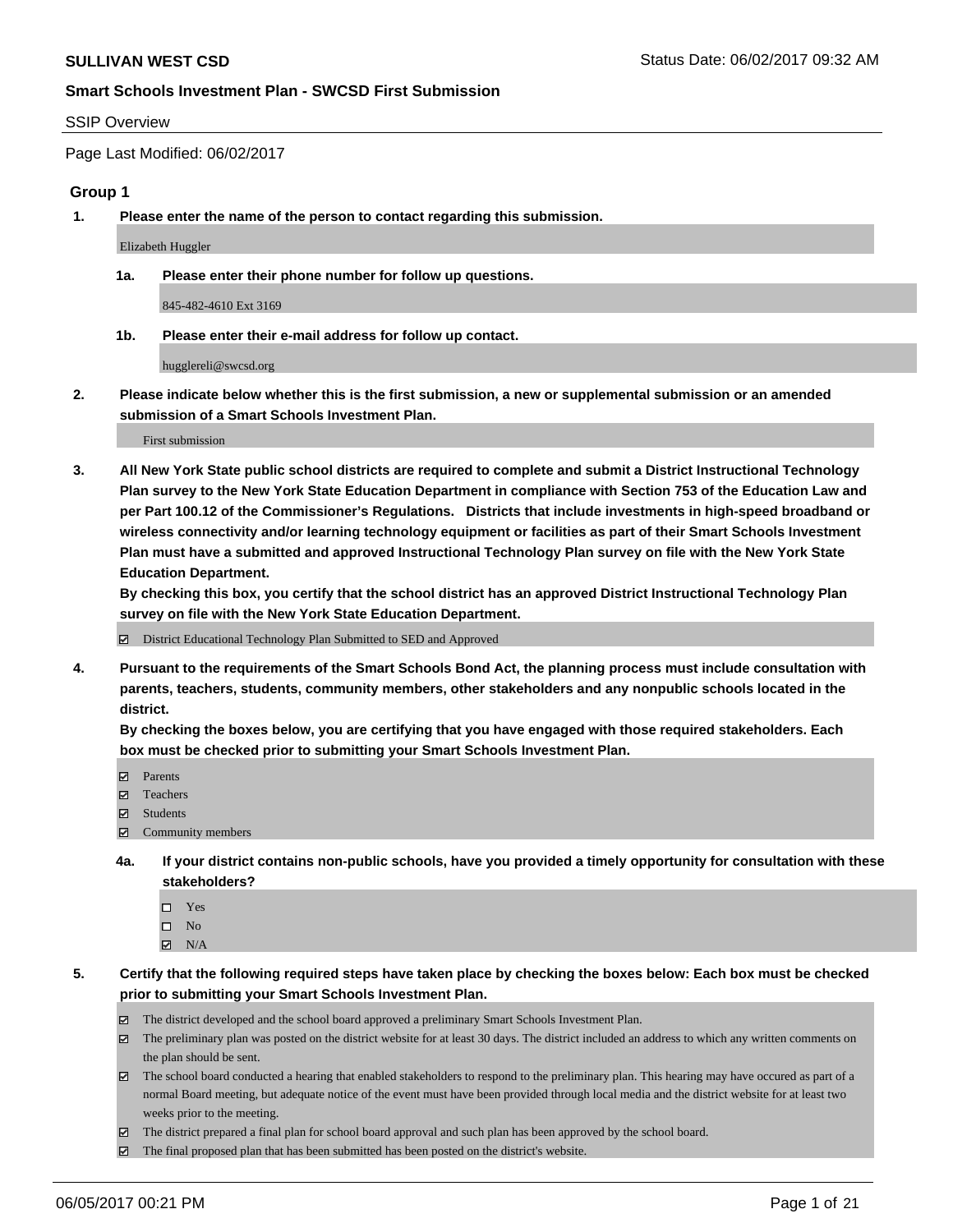#### SSIP Overview

Page Last Modified: 06/02/2017

**5a. Please upload the proposed Smart Schools Investment Plan (SSIP) that was posted on the district's website, along with any supporting materials. Note that this should be different than your recently submitted Educational Technology Survey. The Final SSIP, as approved by the School Board, should also be posted on the website and remain there during the course of the projects contained therein.**

2016\_FINAL\_Smart\_Schools\_Investment\_Plan\_1-RV\_August\_2016 (4)rv 2017.docx

**5b. Enter the webpage address where the final Smart Schools Investment Plan is posted. The Plan should remain posted for the life of the included projects.**

http://www.swcsd.org/files/filesystem/2016%20FINAL%20Smart%20Schools%20Investment%20Plan%201-RV%20August%202016.pdf

**6. Please enter an estimate of the total number of students and staff that will benefit from this Smart Schools Investment Plan based on the cumulative projects submitted to date.**

1,250

**7. An LEA/School District may partner with one or more other LEA/School Districts to form a consortium to pool Smart Schools Bond Act funds for a project that meets all other Smart School Bond Act requirements. Each school district participating in the consortium will need to file an approved Smart Schools Investment Plan for the project and submit a signed Memorandum of Understanding that sets forth the details of the consortium including the roles of each respective district.**

 $\Box$  The district plans to participate in a consortium to partner with other school district(s) to implement a Smart Schools project.

**8. Please enter the name and 6-digit SED Code for each LEA/School District participating in the Consortium.**

| <b>Partner LEA/District</b> | <b>ISED BEDS Code</b> |
|-----------------------------|-----------------------|
| (No Response)               | (No Response)         |

**9. Please upload a signed Memorandum of Understanding with all of the participating Consortium partners.**

(No Response)

**10. Your district's Smart Schools Bond Act Allocation is:**

\$1,244,987

**11. Enter the budget sub-allocations by category that you are submitting for approval at this time. If you are not budgeting SSBA funds for a category, please enter 0 (zero.) If the value entered is \$0, you will not be required to complete that survey question.**

|                                              | Sub-           |
|----------------------------------------------|----------------|
|                                              | Allocations    |
| <b>School Connectivity</b>                   | 345,920        |
| <b>Connectivity Projects for Communities</b> | $\overline{0}$ |
| Classroom Technology                         | 79,139         |
| Pre-Kindergarten Classrooms                  | $\overline{0}$ |
| Replace Transportable Classrooms             | $\mathbf 0$    |
| <b>High-Tech Security Features</b>           | 0              |
| Totals:                                      | 425,059        |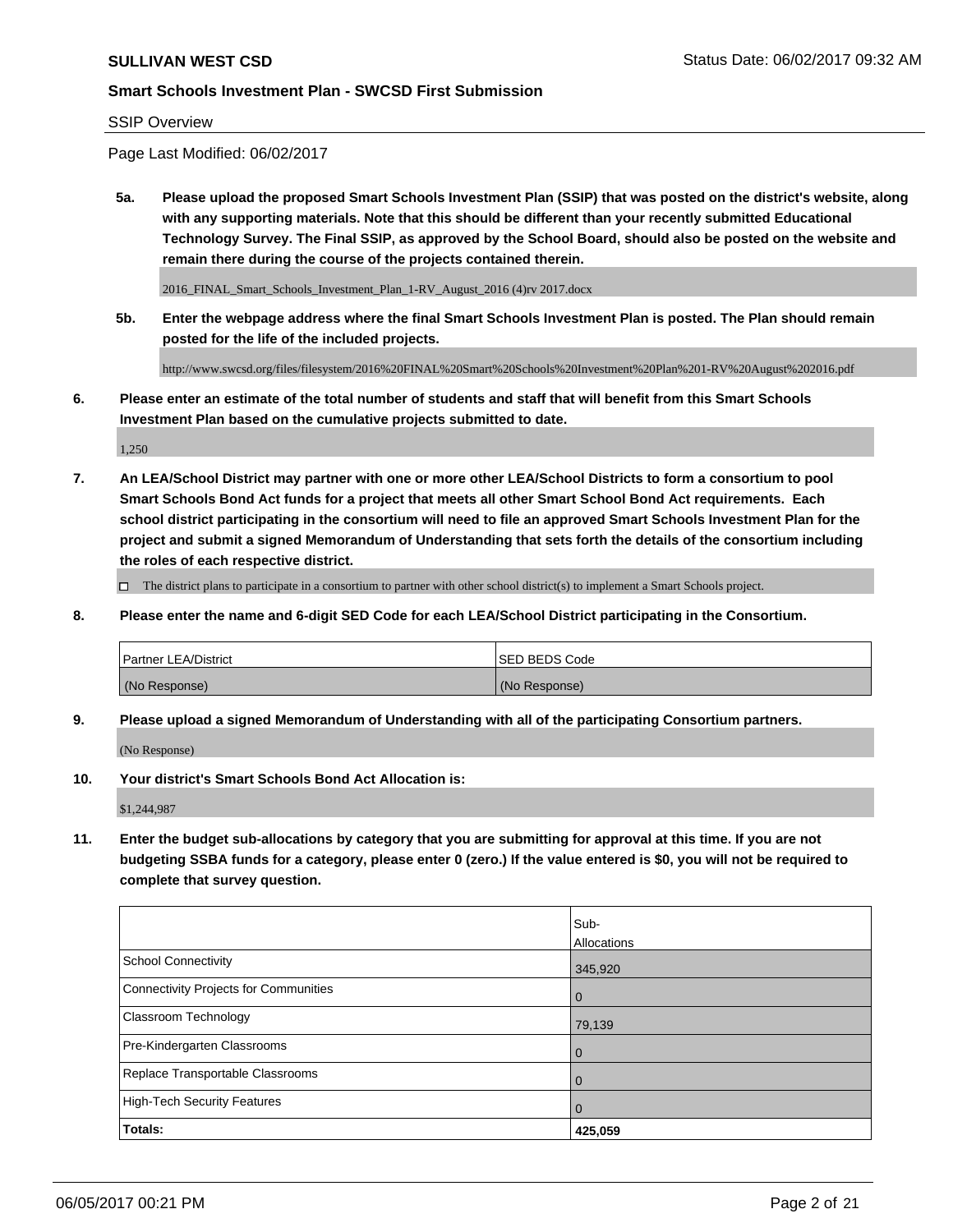#### School Connectivity

Page Last Modified: 06/02/2017

### **Group 1**

- **1. In order for students and faculty to receive the maximum benefit from the technology made available under the Smart Schools Bond Act, their school buildings must possess sufficient connectivity infrastructure to ensure that devices can be used during the school day. Smart Schools Investment Plans must demonstrate that:**
	- **sufficient infrastructure that meets the Federal Communications Commission's 100 Mbps per 1,000 students standard currently exists in the buildings where new devices will be deployed, or**
	- **is a planned use of a portion of Smart Schools Bond Act funds, or**
	- **is under development through another funding source.**

**Smart Schools Bond Act funds used for technology infrastructure or classroom technology investments must increase the number of school buildings that meet or exceed the minimum speed standard of 100 Mbps per 1,000 students and staff within 12 months. This standard may be met on either a contracted 24/7 firm service or a "burstable" capability. If the standard is met under the burstable criteria, it must be:**

**1. Specifically codified in a service contract with a provider, and**

**2. Guaranteed to be available to all students and devices as needed, particularly during periods of high demand, such as computer-based testing (CBT) periods.**

### **Please describe how your district already meets or is planning to meet this standard within 12 months of plan submission.**

The Sullivan West CSD participates in a consortium contract for network services with 50 other Hudson Valley school districts through the Mid-Hudson Regional Information Center (MHRIC) Regional Network RFP. This 5 year contract provides for Wide Area Network (WAN) services that connect all SWCSD school buildings to a central hub located at the High School. The WAN base rate is 200 Mb/s and, if required, is easily and quickly expandable up to 1 Gb/s. The district hub is also connected to the Sullivan BOCES hub for Internet service at the 200 Mb/s base rate and is also expandable to 1 Gb/s. Sullivan BOCES currently provides over 1Gb/s of pooled Internet service to the county. This is expandable to over 20 Gb/s if needed.

Therefore all Sullivan West students will exceed the 100 Mb/s per 1,000 student requirement under the Smart Schools Bond Act by July 1, 2017

## **1a. If a district believes that it will be impossible to meet this standard within 12 months, it may apply for a waiver of this requirement, as described on the Smart Schools website. The waiver must be filed and approved by SED prior to submitting this survey.**

By checking this box, you are certifying that the school district has an approved waiver of this requirement on file with the New York State Education Department.

#### **2. Connectivity Speed Calculator (Required)**

|                         | Number of<br><b>Students</b> | Multiply by<br>100 Kbps | Divide by 1000 Current Speed<br>to Convert to<br>Required<br>Speed in Mb | l in Mb | <b>Expected</b><br>Speed to be<br>Attained Within Required<br>12 Months | <b>Expected Date</b><br><b>When</b><br>Speed Will be<br>Met |
|-------------------------|------------------------------|-------------------------|--------------------------------------------------------------------------|---------|-------------------------------------------------------------------------|-------------------------------------------------------------|
| <b>Calculated Speed</b> | 1.041                        | 104,100                 | 104                                                                      | 80      | 200                                                                     | 07-01-2017                                                  |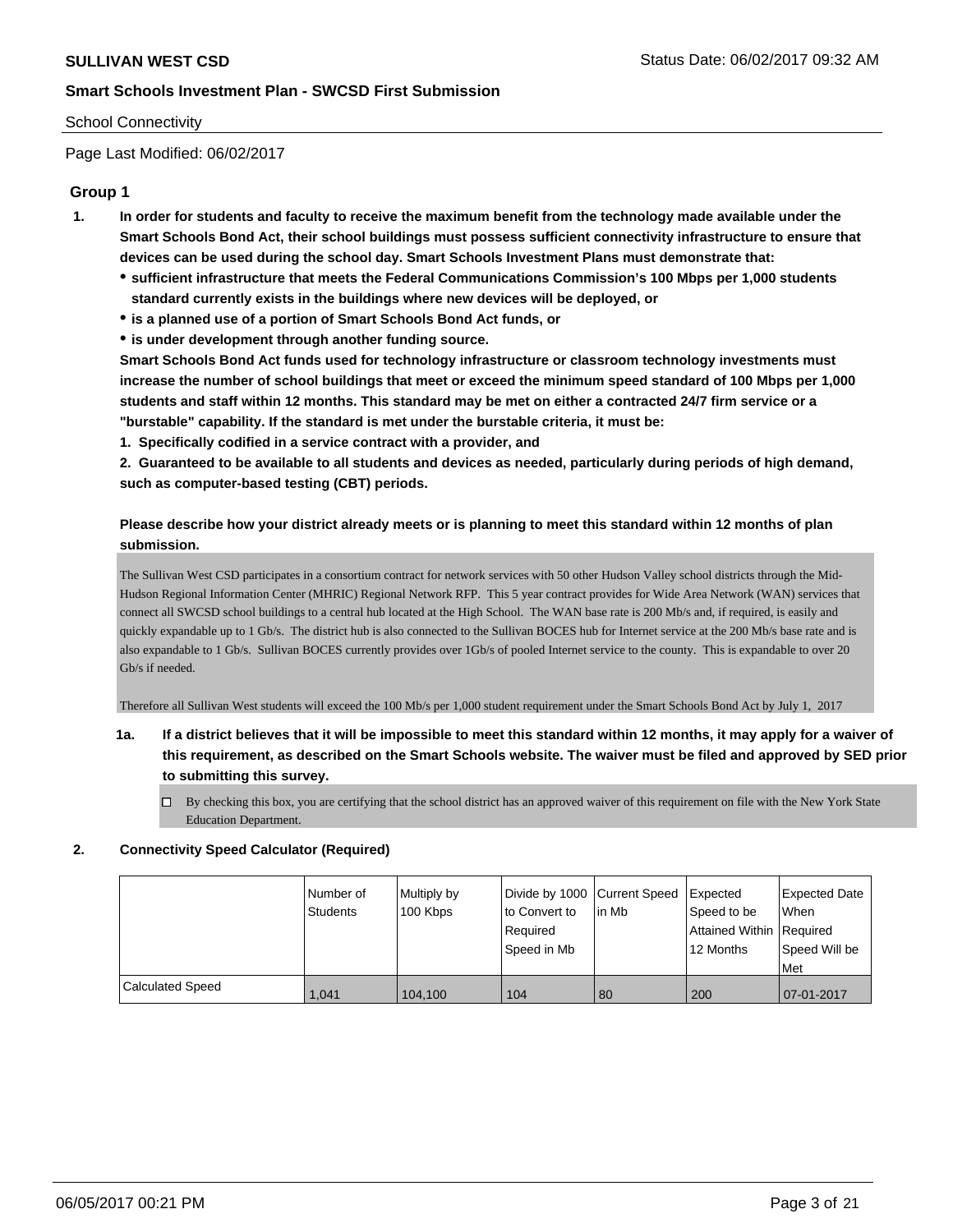#### School Connectivity

### Page Last Modified: 06/02/2017

#### **3. Describe how you intend to use Smart Schools Bond Act funds for high-speed broadband and/or wireless connectivity projects in school buildings.**

The Sullivan West CSD wants to ensure that it can support all its students, teachers and administrators with a robust, reliable and secure high-speed network infrastructure for wired and wireless access. The District wants to use the Smart Schools Bond funds to build out a network that will enhance connectivity to the digital world of the internet.

Through this project wiring closets in highschool and elementary school will be upgraded to be on the latest switching equipment with 10G uplink capabilities. This will be done via replacement of older switches and merging up-to-date existing switches into a single, unified stack per closet. There will also be a new switch in each closet to support future Wave 2 wireless equipment.

**4. Describe the linkage between the district's District Instructional Technology Plan and the proposed projects. (There should be a link between your response to this question and your response to Question 1 in Part E. Curriculum and Instruction "What are the district's plans to use digital connectivity and technology to improve teaching and learning?)**

Mobile devices are a valuable part of differentiated instruction. Teachers will be able to access mobile devices in the building to deliver interactive lessons. By using Windows applications and Office 365 for Education to complete assignments, students will be able to collaborate with their classmates and the teacher. The Instructional Technology Plan for this district states it's plans to implement a comprehensive technology solution that provides students, teachers, and parent's access to applications and data at

 any networked location on either campus as well as, any remote location. The aim is to make technology tools available to all of our stakeholders in a meaningful and equitable manner. This plan takes the position that technology is a tool that can be applied broadly across the curriculum. Technology's real value is as an integrated curriculum tool which is part of the overall curriculum strategy. Staff and students will have access to online and distance learning opportunities to participate in information sharing, collaboration, on the Intranet/Internet throughout the curriculum and content areas. Students and teachers will apply existing knowledge to generate new ideas, products and processes. Students will use models and simulations to explore and generate complex systems and concepts. Having access to tools and resources, students and teachers will publish works in multiple formats.

The upgrades received through the school connectivity project will ensure a fast, reliable network for internal and external connectivity.

## **5. If the district wishes to have students and staff access the Internet from wireless devices within the school building, or in close proximity to it, it must first ensure that it has a robust Wi-Fi network in place that has sufficient bandwidth to meet user demand.**

#### **Please describe how you have quantified this demand and how you plan to meet this demand.**

Sullivan West is part of a shared purchase agreement for bandwidth through the local BOCES. They provide a real time bandwidth monitoring tool that all districts have access to. Frequently this tool is used to assess our current use of bandwidth. When compared to the current number of devises that access our wireless network we are able to see the necessity for increased bandwidth as well as a more robust wireless solution.

## **6. As indicated on Page 5 of the guidance, the Office of Facilities Planning will have to conduct a preliminary review of all capital projects, including connectivity projects.**

**Please indicate on a separate row each project number given to you by the Office of Facilities Planning.**

| <b>Project Number</b> |  |  |  |  |  |
|-----------------------|--|--|--|--|--|
|                       |  |  |  |  |  |

59-15-02-04-07-999-BA1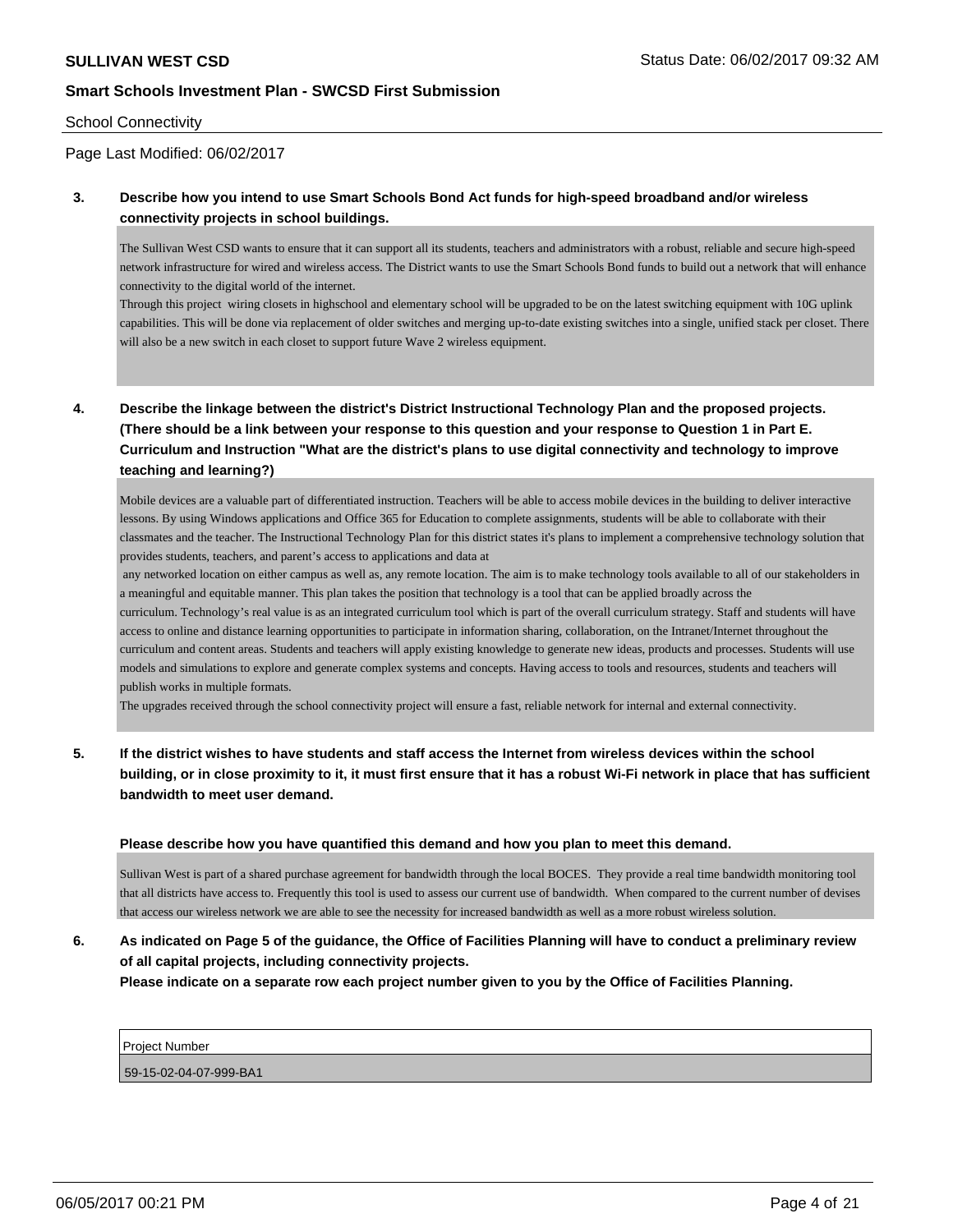#### School Connectivity

Page Last Modified: 06/02/2017

**7. Certain high-tech security and connectivity infrastructure projects may be eligible for an expedited review process as determined by the Office of Facilities Planning.**

**Was your project deemed eligible for streamlined review?**

Yes

**7a. Districts that choose the Streamlined Review Process will be required to certify that they have reviewed all installations with their licensed architect or engineer of record and provide that person's name and license number. The licensed professional must review the products and proposed method of installation prior to implementation and review the work during and after completion in order to affirm that the work was codecompliant, if requested.**

I certify that I have reviewed all installations with a licensed architect or engineer of record.

**8. Include the name and license number of the architect or engineer of record.**

| Name                 | License Number |
|----------------------|----------------|
| <b>Bryan Manning</b> | 21084          |

**9. If you are submitting an allocation for School Connectivity complete this table. Note that the calculated Total at the bottom of the table must equal the Total allocation for this category that you entered in the SSIP Overview overall budget.** 

|                                            | Sub-          |
|--------------------------------------------|---------------|
|                                            | Allocation    |
| Network/Access Costs                       | 255,270       |
| <b>Outside Plant Costs</b>                 | (No Response) |
| School Internal Connections and Components | 54,330        |
| <b>Professional Services</b>               | 14,000        |
| Testing                                    | (No Response) |
| <b>Other Upfront Costs</b>                 | (No Response) |
| <b>Other Costs</b>                         | 22,320        |
| Totals:                                    | 345,920       |

**10. Please detail the type, quantity, per unit cost and total cost of the eligible items under each sub-category. This is especially important for any expenditures listed under the "Other" category. All expenditures must be eligible for tax-exempt financing to be reimbursed through the SSBA. Sufficient detail must be provided so that we can verify this is the case. If you have any questions, please contact us directly through smartschools@nysed.gov. NOTE: Wireless Access Points should be included in this category, not under Classroom Educational Technology, except those that will be loaned/purchased for nonpublic schools. Add rows under each sub-category for additional items, as needed.**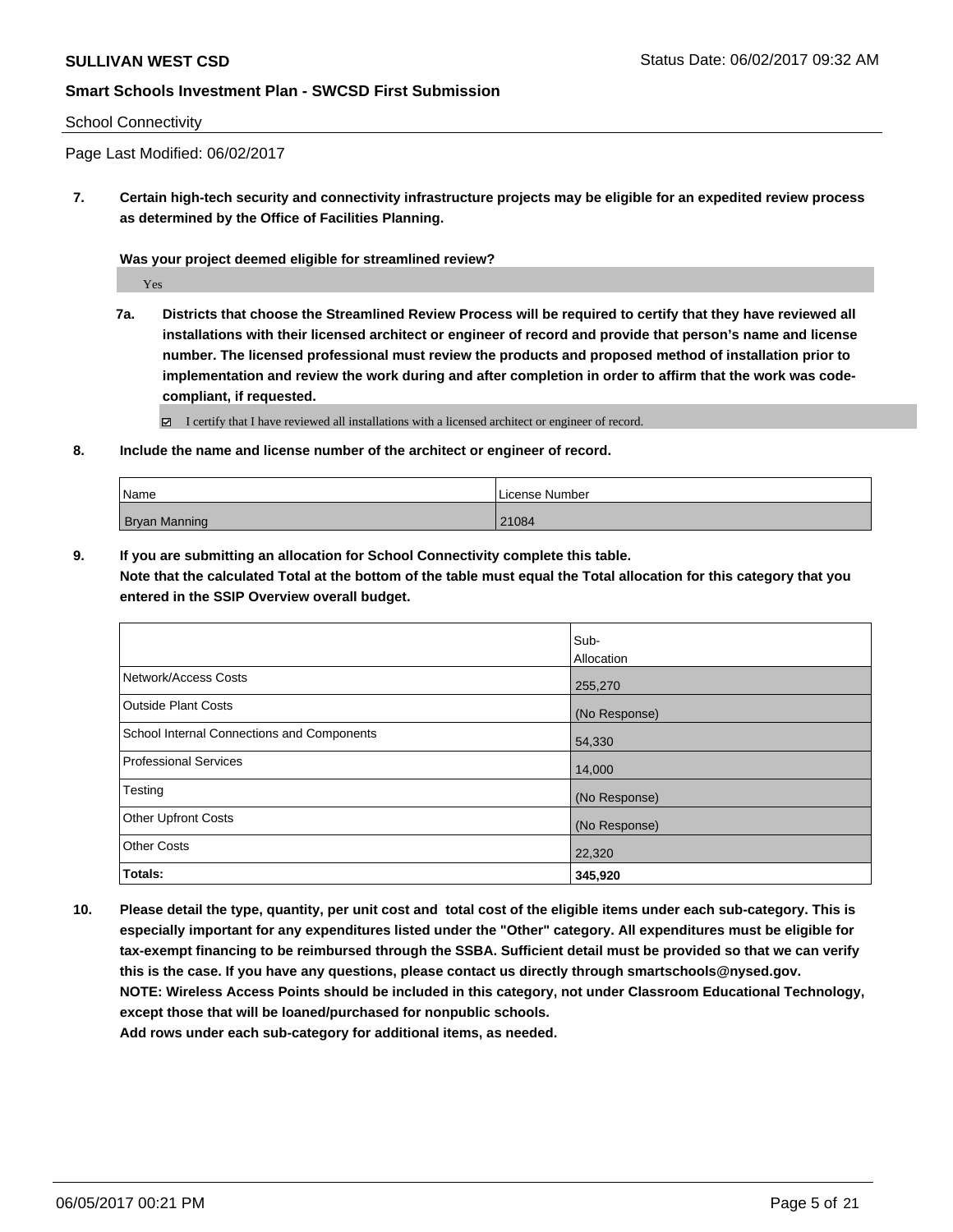# School Connectivity

| Select the allowable expenditure<br>type.<br>Repeat to add another item under<br>each type. | Item to be purchased                                   | Quantity | Cost per Item | <b>Total Cost</b> |
|---------------------------------------------------------------------------------------------|--------------------------------------------------------|----------|---------------|-------------------|
| Network/Access Costs                                                                        | Meraki Mr34                                            | 80       | 867           | 69,360            |
| <b>Other Costs</b>                                                                          | LIC-ENT-5YR                                            | 80       | 279           | 22,320            |
| <b>Professional Services</b>                                                                | <b>Network Consultant</b>                              | 56       | 250           | 14,000            |
| <b>Network/Access Costs</b>                                                                 | Catalyst 2960-X Flex Stack                             | 30       | 717           | 21,510            |
| <b>Connections/Components</b>                                                               | Mode Conditions Patch connector                        | 66       | 300           | 19,800            |
| <b>Connections/Components</b>                                                               | 10GBASE-LRM SFP Module                                 | 30       | 597           | 17,910            |
| <b>Network/Access Costs</b>                                                                 | Catalyst 2960-x48 GigE PoE                             | 9        | 4,797         | 43,173            |
| Network/Access Costs                                                                        | Catalyst 2960x 48 GigE, 2x10G SFP                      | 11       | 3,357         | 36,927            |
| Network/Access Costs                                                                        | Cisco Catalyst 385024mGig Port<br><b>UPoE LAN Base</b> | 11       | 7.500         | 82,500            |
| <b>Connections/Components</b>                                                               | Cisco Catalyst 2850 2x10GE network<br>Mod              | 11       | 1.500         | 16.500            |
| <b>Connections/Components</b>                                                               | Cisco FlexSTack 3m stacking cable                      | 1        | 120           | 120               |
| Network/Access Costs                                                                        | 1100W AC config 1 Secondary Power<br>Supply            | 2        | 900           | 1,800             |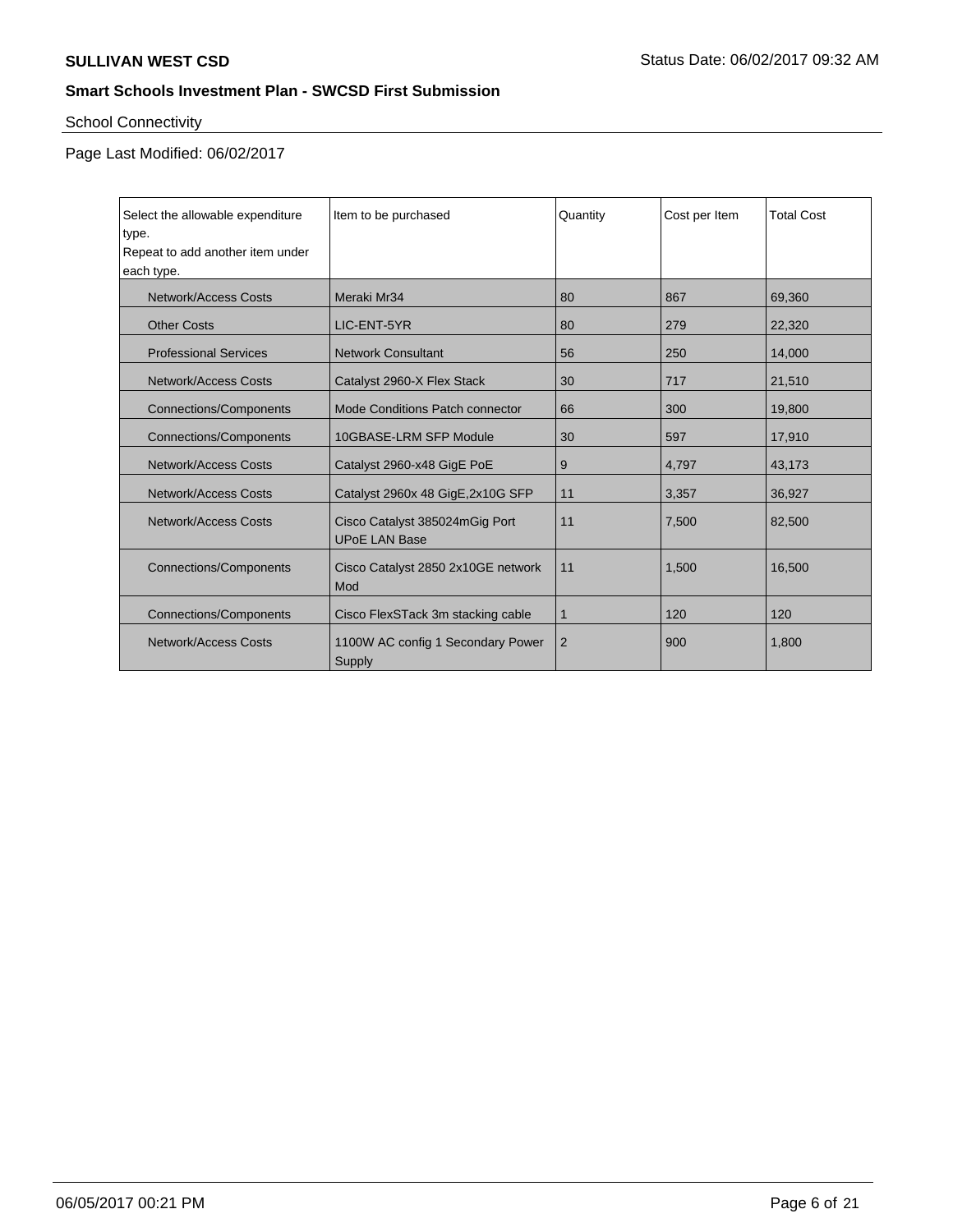Community Connectivity (Broadband and Wireless)

Page Last Modified: 06/02/2017

#### **Group 1**

**1. Describe how you intend to use Smart Schools Bond Act funds for high-speed broadband and/or wireless connectivity projects in the community.**

(No Response)

**2. Please describe how the proposed project(s) will promote student achievement and increase student and/or staff access to the Internet in a manner that enhances student learning and/or instruction outside of the school day and/or school building.**

(No Response)

**3. Community connectivity projects must comply with all the necessary local building codes and regulations (building and related permits are not required prior to plan submission).**

 $\Box$  I certify that we will comply with all the necessary local building codes and regulations.

**4. Please describe the physical location of the proposed investment.**

(No Response)

**5. Please provide the initial list of partners participating in the Community Connectivity Broadband Project, along with their Federal Tax Identification (Employer Identification) number.**

| <b>Project Partners</b> | Federal ID#     |
|-------------------------|-----------------|
| (No Response)           | l (No Response) |

**6. If you are submitting an allocation for Community Connectivity, complete this table. Note that the calculated Total at the bottom of the table must equal the Total allocation for this category that you entered in the SSIP Overview overall budget.**

|                                    | Sub-Allocation |
|------------------------------------|----------------|
| Network/Access Costs               | (No Response)  |
| Outside Plant Costs                | (No Response)  |
| <b>Tower Costs</b>                 | (No Response)  |
| <b>Customer Premises Equipment</b> | (No Response)  |
| <b>Professional Services</b>       | (No Response)  |
| Testing                            | (No Response)  |
| <b>Other Upfront Costs</b>         | (No Response)  |
| <b>Other Costs</b>                 | (No Response)  |
| Totals:                            | 0              |

**7. Please detail the type, quantity, per unit cost and total cost of the eligible items under each sub-category. This is especially important for any expenditures listed under the "Other" category. All expenditures must be capital-bond eligible to be reimbursed through the SSBA. If you have any questions, please contact us directly through smartschools@nysed.gov.**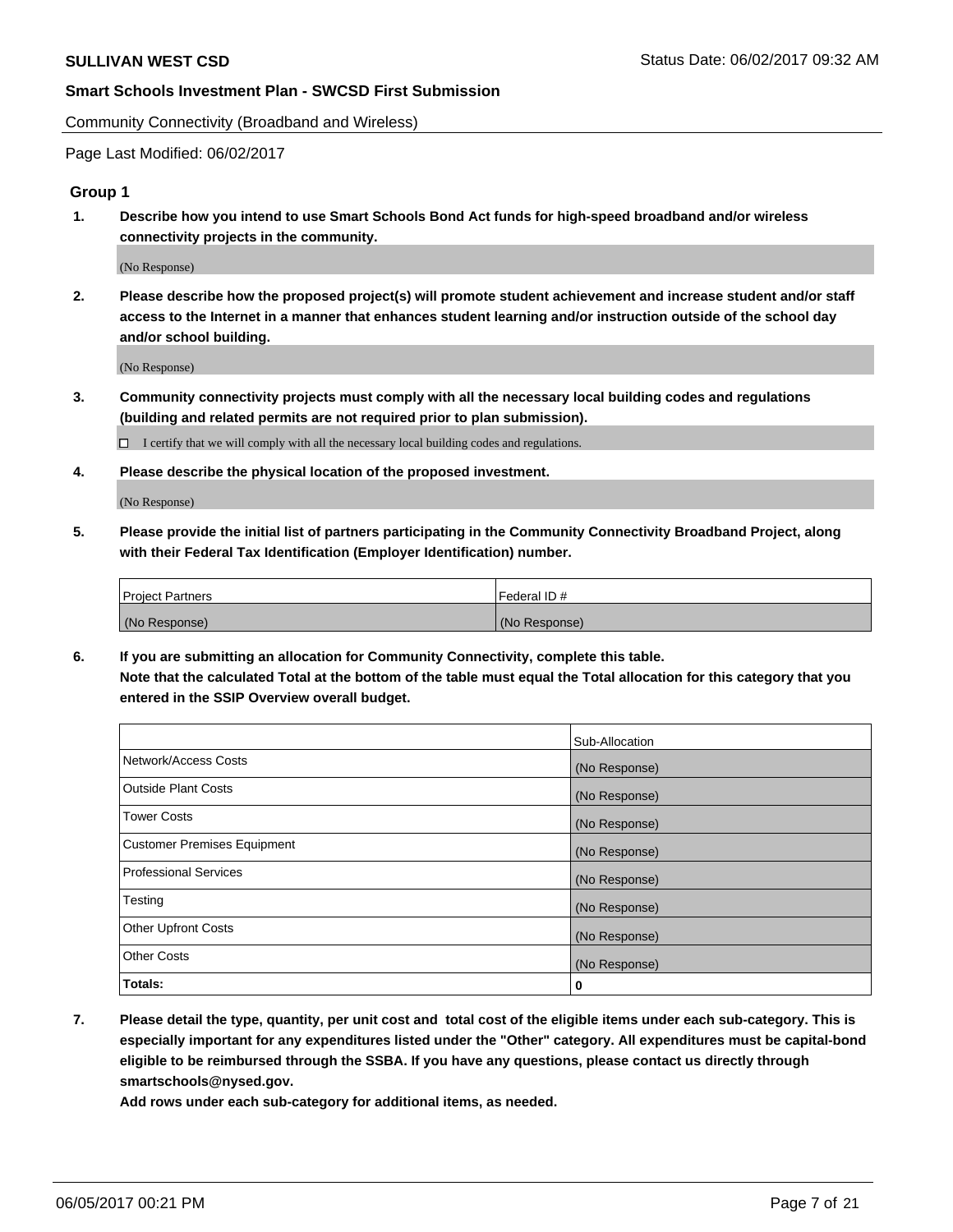Community Connectivity (Broadband and Wireless)

| Select the allowable expenditure<br>type.<br>Repeat to add another item under | Item to be purchased | Quantity      | Cost per Item | <b>Total Cost</b> |
|-------------------------------------------------------------------------------|----------------------|---------------|---------------|-------------------|
| each type.                                                                    |                      |               |               |                   |
| (No Response)                                                                 | (No Response)        | (No Response) | (No Response) | (No Response)     |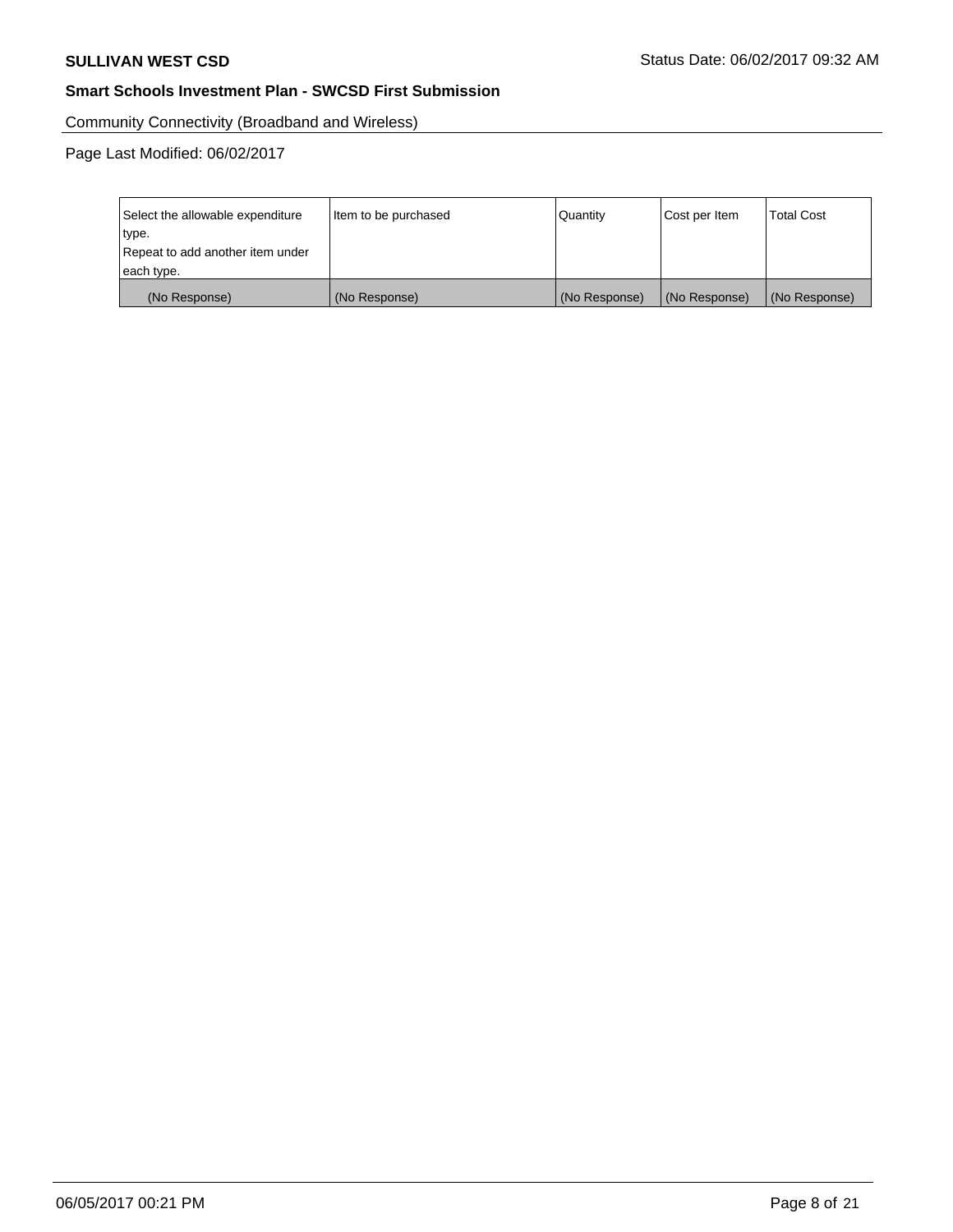#### Classroom Learning Technology

Page Last Modified: 06/02/2017

### **Questions**

**1. In order for students and faculty to receive the maximum benefit from the technology made available under the Smart Schools Bond Act, their school buildings must possess sufficient connectivity infrastructure to ensure that devices can be used during the school day. Smart Schools Investment Plans must demonstrate that sufficient infrastructure that meets the Federal Communications Commission's 100 Mbps per 1,000 students standard currently exists in the buildings where new devices will be deployed, or is a planned use of a portion of Smart Schools Bond Act funds, or is under development through another funding source.**

**Smart Schools Bond Act funds used for technology infrastructure or classroom technology investments must increase the number of school buildings that meet or exceed the minimum speed standard of 100 Mbps per 1,000 students and staff within 12 months. This standard may be met on either a contracted 24/7 firm service or a "burstable" capability. If the standard is met under the burstable criteria, it must be:**

**1. Specifically codified in a service contract with a provider, and**

**2. Guaranteed to be available to all students and devices as needed, particularly during periods of high demand, such as computer-based testing (CBT) periods.**

**Please describe how your district already meets or is planning to meet this standard within 12 months of plan submission.**

The Sullivan West CSD participates in a consortium contract for network services with 50 other Hudson Valley school districts through the Mid-Hudson Regional Information Center (MHRIC) Regional Network RFP. This 5 year contract provides for Wide Area Network (WAN) services that connect all SWCSD school buildings to a central hub located at the High School. The WAN base rate is 200 Mb/s and, if required, is easily and quickly expandable up to 1 Gb/s. The district hub is also connected to the Sullivan BOCES hub for Internet service at the 200 Mb/s base rate and is also expandable to 1 Gb/s. Sullivan BOCES currently provides over 1Gb/s of pooled Internet service to the county. This is expandable to over 20 Gb/s if needed.

Therefore all Sullivan West students will exceed the 100 Mb/s per 1,000 student requirement under the Smart Schools Bond Act by July 1, 2017

- **1a. If a district believes that it will be impossible to meet this standard within 12 months, it may apply for a waiver of this requirement, as described on the Smart Schools website. The waiver must be filed and approved by SED prior to submitting this survey.**
	- $\Box$  By checking this box, you are certifying that the school district has an approved waiver of this requirement on file with the New York State Education Department.

#### **2. Connectivity Speed Calculator (Required)**

|                  | Number of<br><b>Students</b> | Multiply by<br>100 Kbps | Divide by 1000 Current Speed<br>to Convert to<br>Required<br>Speed in Mb | lin Mb | <b>I</b> Expected<br>Speed to be<br>Attained Within Required<br>12 Months | <b>Expected Date</b><br>When<br>l Speed Will be<br>Met |
|------------------|------------------------------|-------------------------|--------------------------------------------------------------------------|--------|---------------------------------------------------------------------------|--------------------------------------------------------|
| Calculated Speed | 1.041                        | 104.100                 | 104                                                                      | 80     | 200                                                                       | 07/01/2017                                             |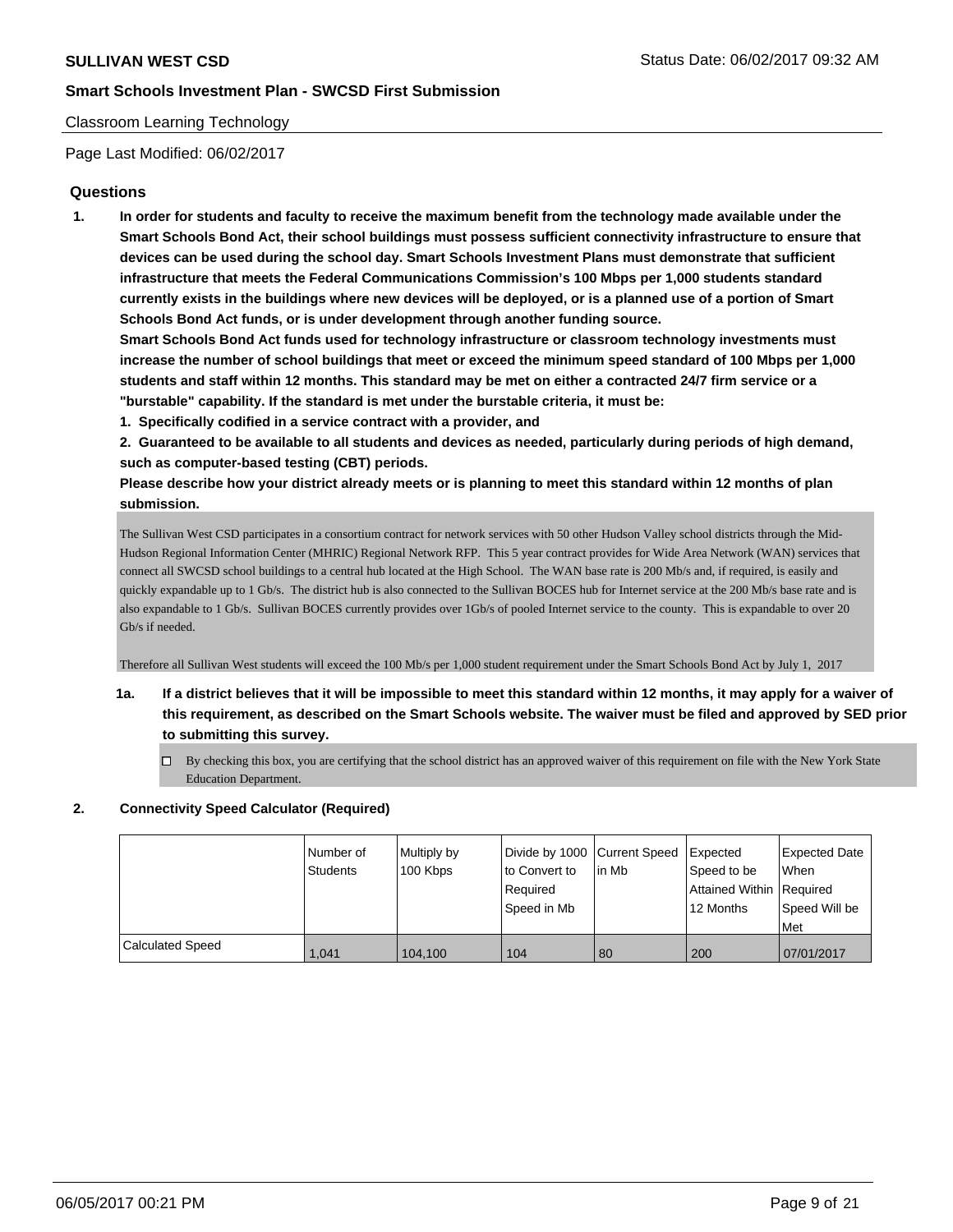#### Classroom Learning Technology

Page Last Modified: 06/02/2017

**3. If the district wishes to have students and staff access the Internet from wireless devices within the school building, or in close proximity to it, it must first ensure that it has a robust Wi-Fi network in place that has sufficient bandwidth to meet user demand.**

**Please describe how you have quantified this demand and how you plan to meet this demand.**

Critical to expanding the network infrastructure will be adding the following key capabilities:

- 1. upgrade all the intermediate distribution frame (IDF) closets, switch replacement, in the district, to 10G;
- 2. provide both additional and upgraded wireless access points throughout the District to provide wireless coverage in buildings and sufficient wireless bandwidth capacity per access point in classrooms to allow for large-scale use. Additionally, add wireless controllers for access points, and outside wireless capabilities for select school buildings;Meraki Hardware:MR34-HW Meraki MR34 Cloud Managed Access Point 80Merkai Licenses:LIC-ENT-5YR 5 Year License and SuportMR Enterprise 80 Professional Services:PS-SNY-ENCIII Enterprise Network Consultant
- 3. replace un-interruptible power supply (UPS) backup battery systems in every wiring closet to protect sensitive network equipment from power surges and brown-outs, as well as to ensure network connectivity in the event of a power outage.
- **4. All New York State public school districts are required to complete and submit an Instructional Technology Plan survey to the New York State Education Department in compliance with Section 753 of the Education Law and per Part 100.12 of the Commissioner's Regulations.**

**Districts that include educational technology purchases as part of their Smart Schools Investment Plan must have a submitted and approved Instructional Technology Plan survey on file with the New York State Education Department.**

- By checking this box, you are certifying that the school district has an approved Instructional Technology Plan survey on file with the New York State Education Department.
- **5. Describe the devices you intend to purchase and their compatibility with existing or planned platforms or systems. Specifically address the adequacy of each facility's electrical, HVAC and other infrastructure necessary to install and support the operation of the planned technology.**

The Sullivan West CSD wants to ensure that it can support all disciplines and curriculum with reliable learning hardware. The purchase of updated interactive whiteboards and enough tablets to implement Project Lead the Way initiatives in the elementary school are essential. As previously stated, the District will establish a minimum speed standard as required by NYSED and will work with the current provider to increase connectivity as planned.

The District will focus purchases in these areas:

• replace/upgrade approximately 7 interactive whiteboards

• add mobile carts consisting of 30 devices within each cart.

All Windows computer devices including the tablets will be running Microsoft Windows 10 allowing full compatibility with installed devices and software, as well as full compatibility with our network applications and other end-user devices.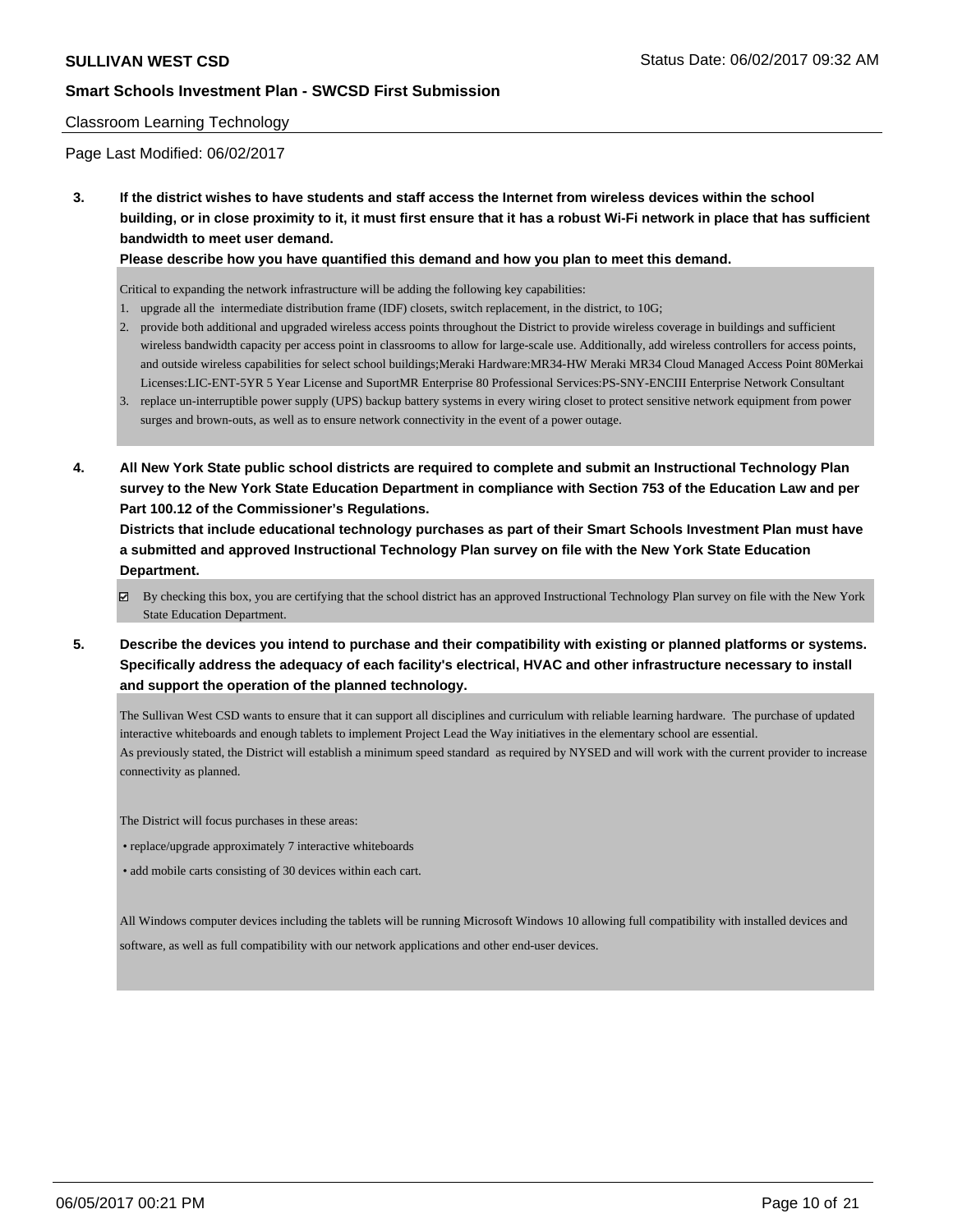#### Classroom Learning Technology

Page Last Modified: 06/02/2017

- **6. Describe how the proposed technology purchases will:**
	- **> enhance differentiated instruction;**
	- **> expand student learning inside and outside the classroom;**
	- **> benefit students with disabilities and English language learners; and**
	- **> contribute to the reduction of other learning gaps that have been identified within the district.**

**The expectation is that districts will place a priority on addressing the needs of students who struggle to succeed in a rigorous curriculum. Responses in this section should specifically address this concern and align with the district's Instructional Technology Plan (in particular Question 2 of E. Curriculum and Instruction: "Does the district's instructional technology plan address the needs of students with disabilities to ensure equitable access to instruction, materials and assessments?" and Question 3 of the same section: "Does the district's instructional technology plan address the provision of assistive technology specifically for students with disabilities to ensure access to and participation in the general curriculum?"**

Developing a plan to provide mobile and assistive technology for students at the classroom level, when our infrastructure has been upgraded to support devices for students we anticipate a more inclusive environment for our special needs population. A mobile device management solution will be required in order to provide visibility into all mobile devices on our network. These devices will not only consist of PPS owned devices, but also staff, student, and guest-owned devices. We will continue to support shared mobile devices in the classroom.

Our District plans to implement a comprehensive technology solution that provides students, teachers, and parent's access to applications and data at any networked location on either campus as well as, any remote location. The aim is to make technology tools available to all of our stakeholders in a meaningful and equitable manner. This plan takes the position that technology is a tool that can be applied broadly across the curriculum. Technology's real value is as an integrated curriculum tool which is part of the overall curriculum strategy.

Staff and students will have access to online and distance learning opportunities to participate in information sharing, collaboration, on the Intranet/Internet throughout the curriculum and content areas.

Having access to tools and resources, students and teachers will publish works in multiple formats.

Evidence that the increased use of technology has a positive impact on students learning and teacher success will be evident by the increased number of integrated, cross curricular units and lessons resulting in products presented through multiple technologies increasing in complexity over time. Our technology solutions serve to supplement and transform the curriculum itself into flexible and accessible, digital resources Teachers are prepared

and qualified to deliver high-quality, evidence-based, individualized instruction and support services.

Developing high-quality and accessible instructional materials for ELLs that are aligned with the common core is a priority for this district. As states and school districts continue the process of implementing the Common Core State Standards, developing high-quality and accessible instructional materials for ELLs that are aligned with the common core should be a priority for all. We have recognized online resources can be a powerful tool for ELLs. The district will continue to add and support classroom video production as well as video streaming for student viewing.

A student with poor vision will use enlarged text. A student with motor difficulties will use an enlarged, simplified computer. Student who can comprehend history at the 6th grade level, but can read only at the 3rd grade level, can read a textbook with the help of a computer that scans and does text. The flexibility of assistive technology allows a teacher to build tools and materials that address students' strengths as well as their weaknesses. It is our belief that students with disabilities that interfere with their communication, learning, social relationships or active participation, assistive technology supports their participation in learning experiences in the least restrictive environment.

## **7. Where appropriate, describe how the proposed technology purchases will enhance ongoing communication with parents and other stakeholders and help the district facilitate technology-based regional partnerships, including distance learning and other efforts.**

Technology tools will be used by teachers allowing direct communication with parents and other stakeholders. Our technology purchases will allow us to continue our efforts to support our existing regional partnerships. With a robust infrastructure and adequate internet connectivity the doors to online/distance learning opportunities are boundless.

Our District plans to implement a comprehensive technology solution that provides students, teachers, and parent's access to applications and data at any networked location on either campus as well as, any remote location. The aim is to make technology tools available to all of our stakeholders in a meaningful and equitable manner. This plan takes the position that technology is a tool that can be applied broadly across the curriculum. Technology's real value is as an integrated curriculum tool which is part of the overall curriculum strategy. Administrative expectations and support are necessary for any successful instructional change to occur in schools.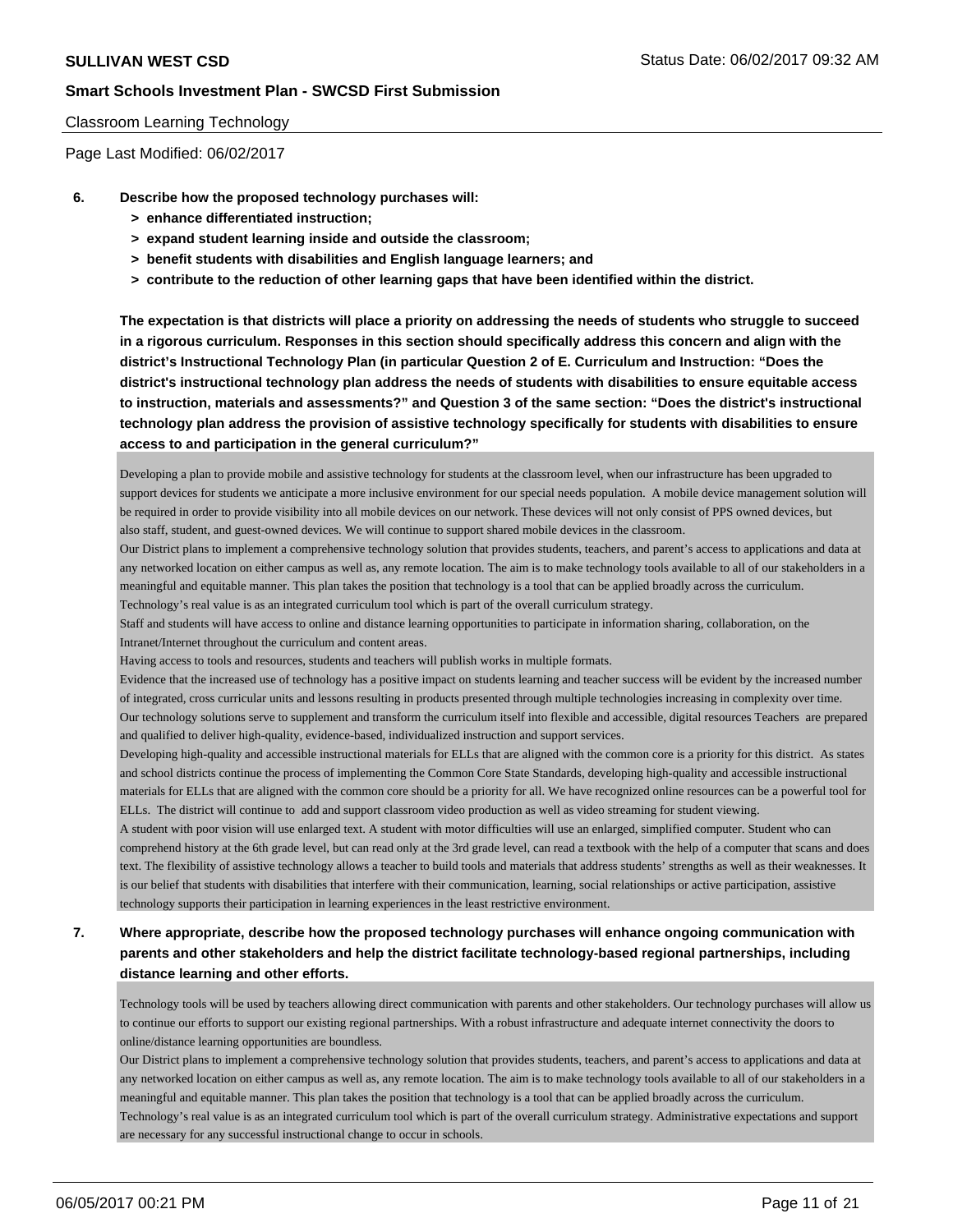#### Classroom Learning Technology

Page Last Modified: 06/02/2017

**8. Describe the district's plan to provide professional development to ensure that administrators, teachers and staff can employ the technology purchased to enhance instruction successfully.**

**Note: This response should be aligned and expanded upon in accordance with your district's response to Question 1 of F. Professional Development of your Instructional Technology Plan: "Please provide a summary of professional development offered to teachers and staff, for the time period covered by this plan, to support technology to enhance teaching and learning. Please include topics, audience and method of delivery within your summary."**

On-going professional development is critical to the success of our staff and students. The district provides a wide range of professional development each year for our teachers, teaching assistants, support staff and administrators. The training includes interactive boards and smart notebook, document cameras and projectors, Microsoft products, and Apps. The technology department coordinates ongoing "Tech Tuesday" sessions addressing district supported web-based applications that can be integrated into curriculum and instruction. The District strongly believes that both the instructional leadership staff and the technical support staff need higher-level professional development in order to continue in their roles. The District is committed and will continue to provide professional development on an on-going basis to the staff to allow them to utilize the technology tools and resources in the most effective manner possible.

| <b>What</b>                             | <b>Where</b>                                                                       | <b>Who</b><br>responsible                                                                |  |  |
|-----------------------------------------|------------------------------------------------------------------------------------|------------------------------------------------------------------------------------------|--|--|
| Curriculum development                  | Conference Days, delayed openings                                                  | Assistant<br>Superintendent,<br>Principals, Data Network Team,<br>integration specialist |  |  |
| Standards training                      | workshops                                                                          | Data Network Team,<br>Principals                                                         |  |  |
| Lesson plan development                 | Conference Days, delayed openings, BOCES<br>workshops,<br><b>Teacher Center</b>    | Data Network Team.<br>Principals, integration specialist                                 |  |  |
| App training                            | Model Schools.<br>Vendors                                                          | Principals, CTO                                                                          |  |  |
| Hardware training                       | BOCES training, vendor training, online training CTO                               |                                                                                          |  |  |
| Software training                       | BOCES training, vendor training, online training CTO, Principals                   |                                                                                          |  |  |
| Technology<br><b>Awareness Sessions</b> | SWCSD Teachers for<br>CTO, Principals staff, Model Schools<br>Teachers, IT support |                                                                                          |  |  |
| <b>Online Resources</b>                 | ISTE, DATAG, CTO, Administrators NYSCATE, Other                                    |                                                                                          |  |  |
| Administrative<br>Training              | Conferences,<br>CTO, Administrators<br>workshops, RIC training, meetings           |                                                                                          |  |  |

- **9. Districts must contact the SUNY/CUNY teacher preparation program that supplies the largest number of the district's new teachers to request advice on innovative uses and best practices at the intersection of pedagogy and educational technology.**
	- $\boxtimes$  By checking this box, you certify that you have contacted the SUNY/CUNY teacher preparation program that supplies the largest number of your new teachers to request advice on these issues.

#### **9a. Please enter the name of the SUNY or CUNY Institution that you contacted.**

SUNY New Paltz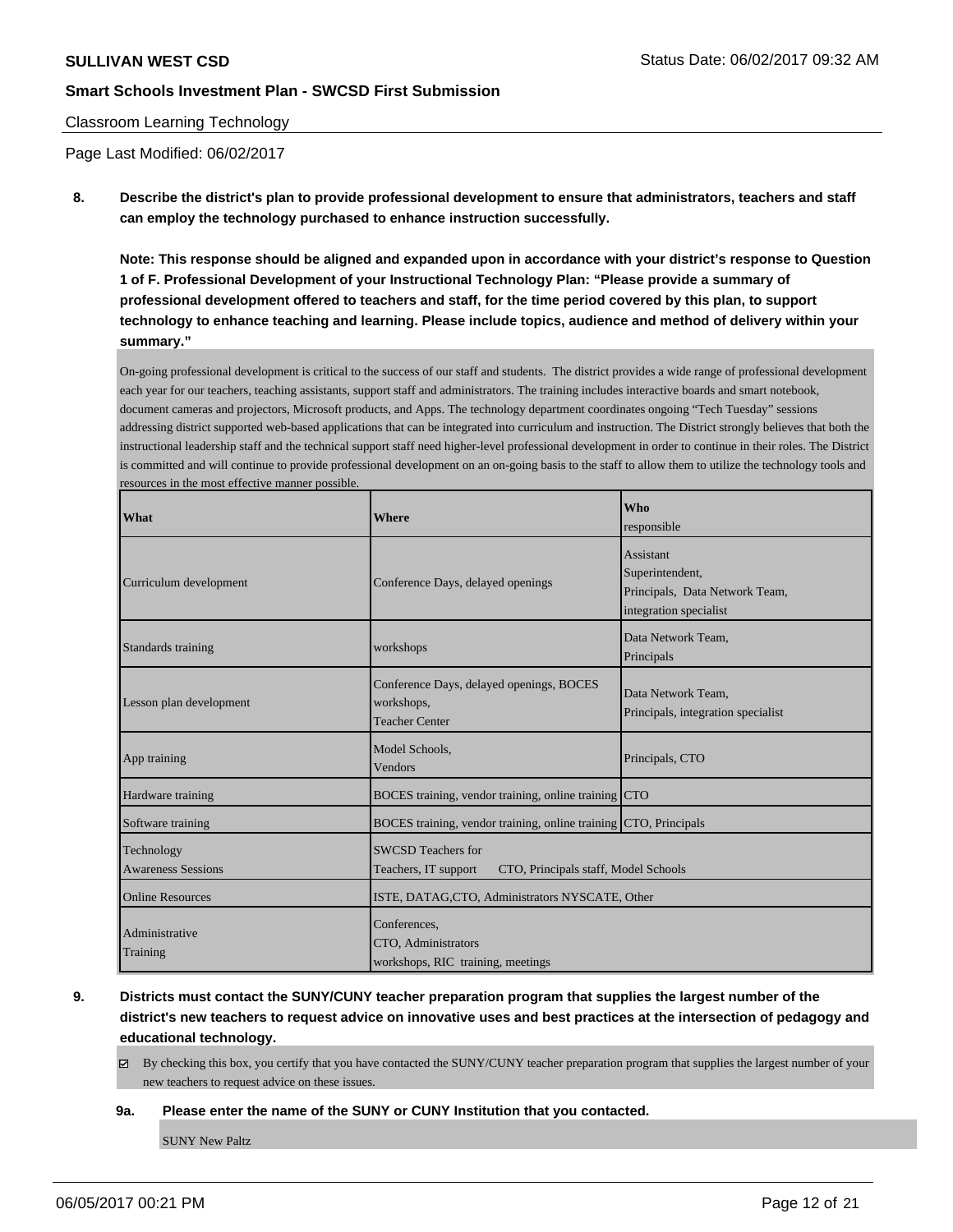Classroom Learning Technology

Page Last Modified: 06/02/2017

**9b. Enter the primary Institution phone number.**

8452572800

**9c. Enter the name of the contact person with whom you consulted and/or will be collaborating with on innovative uses of technology and best practices.**

Dr. Michael Rosenberg

**10. A district whose Smart Schools Investment Plan proposes the purchase of technology devices and other hardware must account for nonpublic schools in the district.**

**Are there nonpublic schools within your school district?**

 $\boxtimes$  No

**11. Nonpublic Classroom Technology Loan Calculator**

**The Smart Schools Bond Act provides that any Classroom Learning Technology purchases made using Smart Schools funds shall be lent, upon request, to nonpublic schools in the district. However, no school district shall be required to loan technology in amounts greater than the total obtained and spent on technology pursuant to the Smart Schools Bond Act and the value of such loan may not exceed the total of \$250 multiplied by the nonpublic school enrollment in the base year at the time of enactment.**

**See:**

**http://www.p12.nysed.gov/mgtserv/smart\_schools/docs/Smart\_Schools\_Bond\_Act\_Guidance\_04.27.15\_Final.pdf.**

|                                       | 1. Classroom<br>Technology<br>Sub-allocation | 2. Public<br>l Enrollment<br>$(2014 - 15)$ | 3. Nonpublic<br>Enrollment<br>$(2014-15)$ | l 4. Sum of<br>Public and<br>l Nonpublic<br>l Enrollment | 15. Total Per<br>Pupil Sub-<br>lallocation                                                    | l 6. Total<br>Nonpublic Loan<br>Amount |
|---------------------------------------|----------------------------------------------|--------------------------------------------|-------------------------------------------|----------------------------------------------------------|-----------------------------------------------------------------------------------------------|----------------------------------------|
| Calculated Nonpublic Loan<br>l Amount |                                              |                                            |                                           |                                                          | (No Response)   (No Response)   (No Response)   (No Response)   (No Response)   (No Response) |                                        |

**12. To ensure the sustainability of technology purchases made with Smart Schools funds, districts must demonstrate a long-term plan to maintain and replace technology purchases supported by Smart Schools Bond Act funds. This sustainability plan shall demonstrate a district's capacity to support recurring costs of use that are ineligible for Smart Schools Bond Act funding such as device maintenance, technical support, Internet and wireless fees, maintenance of hotspots, staff professional development, building maintenance and the replacement of incidental items. Further, such a sustainability plan shall include a long-term plan for the replacement of purchased devices and equipment at the end of their useful life with other funding sources.**

 $\boxtimes$  By checking this box, you certify that the district has a sustainability plan as described above.

**13. Districts must ensure that devices purchased with Smart Schools Bond funds will be distributed, prepared for use, maintained and supported appropriately. Districts must maintain detailed device inventories in accordance with generally accepted accounting principles.**

 $\boxtimes$  By checking this box, you certify that the district has a distribution and inventory management plan and system in place.

**14. If you are submitting an allocation for Classroom Learning Technology complete this table. Note that the calculated Total at the bottom of the table must equal the Total allocation for this category that you entered in the SSIP Overview overall budget.**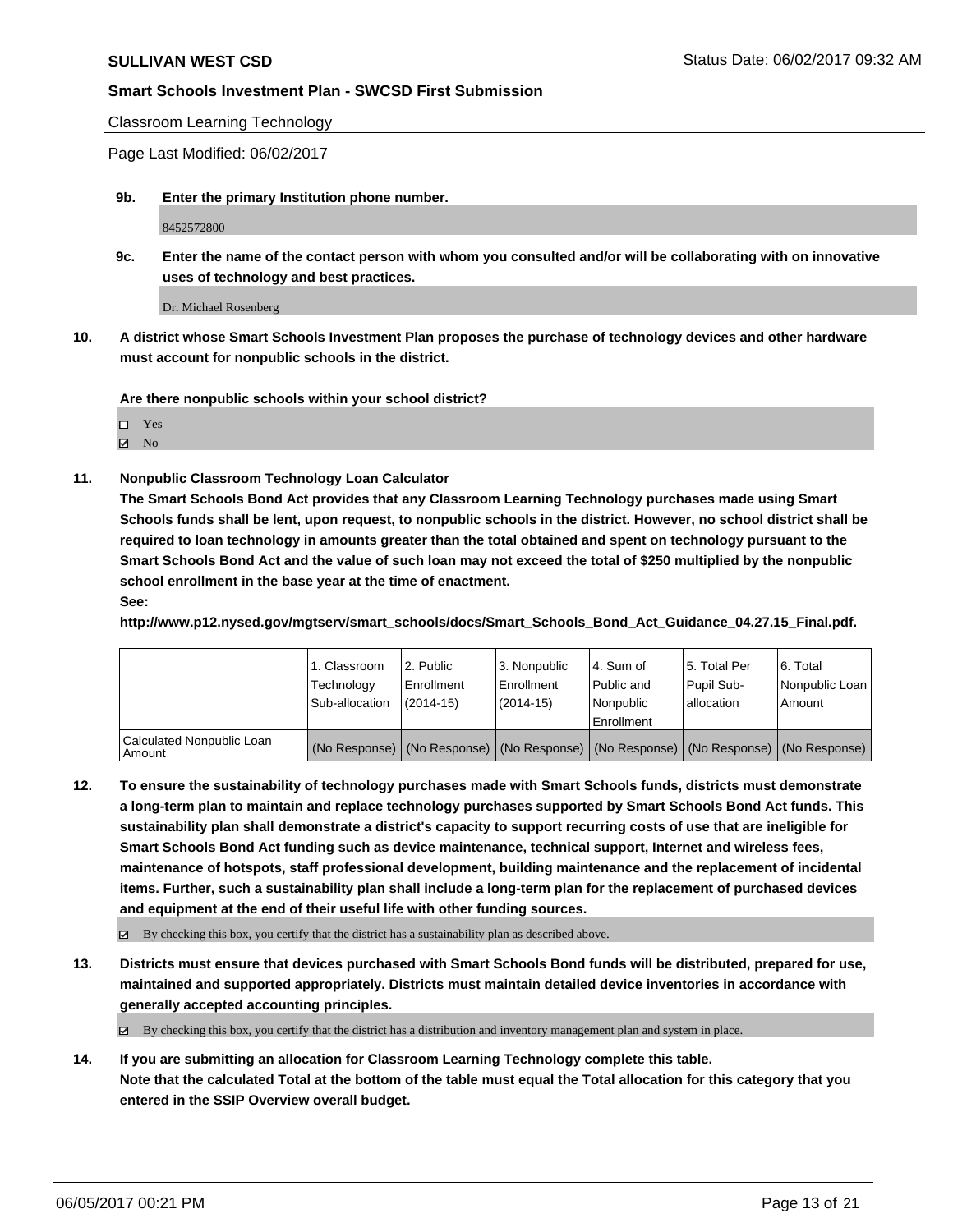### Classroom Learning Technology

Page Last Modified: 06/02/2017

|                         | Sub-Allocation |
|-------------------------|----------------|
| Interactive Whiteboards | 37,779         |
| Computer Servers        | (No Response)  |
| Desktop Computers       | (No Response)  |
| Laptop Computers        | (No Response)  |
| <b>Tablet Computers</b> | 41,360         |
| <b>Other Costs</b>      | (No Response)  |
| Totals:                 | 79,139         |

**15. Please detail the type, quantity, per unit cost and total cost of the eligible items under each sub-category. This is especially important for any expenditures listed under the "Other" category. All expenditures must be capital-bond eligible to be reimbursed through the SSBA. If you have any questions, please contact us directly through smartschools@nysed.gov.**

**Please specify in the "Item to be Purchased" field which specific expenditures and items are planned to meet the district's nonpublic loan requirement, if applicable.**

**NOTE: Wireless Access Points that will be loaned/purchased for nonpublic schools should ONLY be included in this category, not under School Connectivity, where public school districts would list them.**

| Select the allowable expenditure | Item to be Purchased                               | Quantity | Cost per Item | <b>Total Cost</b> |
|----------------------------------|----------------------------------------------------|----------|---------------|-------------------|
| type.                            |                                                    |          |               |                   |
| Repeat to add another item under |                                                    |          |               |                   |
| each type.                       |                                                    |          |               |                   |
| Interactive Whiteboards          | SPNL-6065iQ 3                                      |          | 5,397         | 37,779            |
| <b>Tablet Computers</b>          | 18 3890820 LVO IDEAPAD MIIX 700<br>M3-6Y30 64GB 4G | 30       | 740           | 22,200            |
| <b>Tablet Computers</b>          | iPad Air 2 Wi-Fi 64GB Gold                         | 40       | 479           | 19,160            |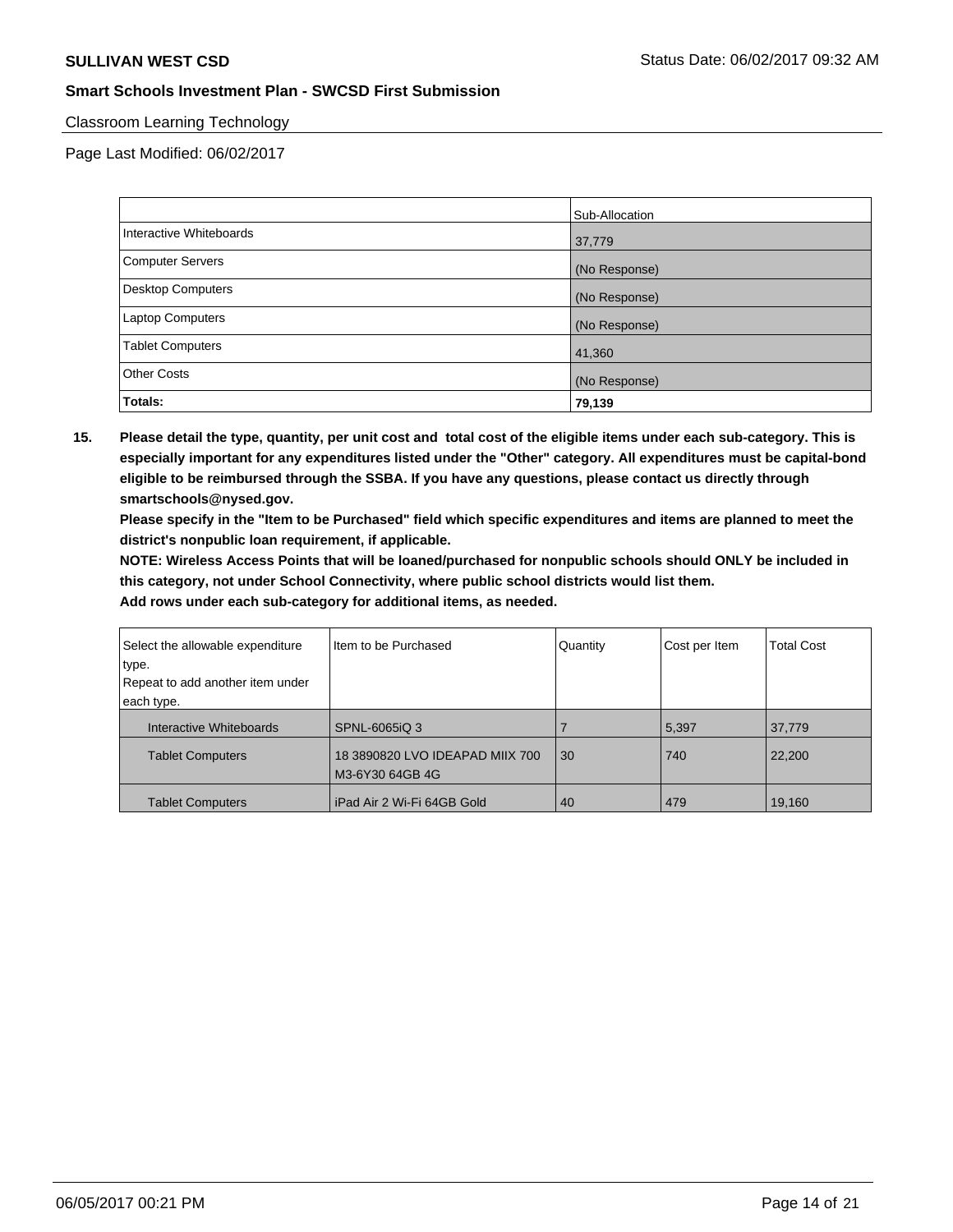#### Pre-Kindergarten Classrooms

Page Last Modified: 06/02/2017

### **Group 1**

**1. Provide information regarding how and where the district is currently serving pre-kindergarten students and justify the need for additional space with enrollment projections over 3 years.**

(No Response)

- **2. Describe the district's plan to construct, enhance or modernize education facilities to accommodate prekindergarten programs. Such plans must include:**
	- **Specific descriptions of what the district intends to do to each space;**
	- **An affirmation that pre-kindergarten classrooms will contain a minimum of 900 square feet per classroom;**
	- **The number of classrooms involved;**
	- **The approximate construction costs per classroom; and**
	- **Confirmation that the space is district-owned or has a long-term lease that exceeds the probable useful life of the improvements.**

(No Response)

**3. Smart Schools Bond Act funds may only be used for capital construction costs. Describe the type and amount of additional funds that will be required to support ineligible ongoing costs (e.g. instruction, supplies) associated with any additional pre-kindergarten classrooms that the district plans to add.**

(No Response)

**4. All plans and specifications for the erection, repair, enlargement or remodeling of school buildings in any public school district in the State must be reviewed and approved by the Commissioner. Districts that plan capital projects using their Smart Schools Bond Act funds will undergo a Preliminary Review Process by the Office of Facilities Planning.**

**Please indicate on a separate row each project number given to you by the Office of Facilities Planning.**

| <b>Project Number</b> |  |
|-----------------------|--|
| (No Response)         |  |

**5. If you have made an allocation for Pre-Kindergarten Classrooms, complete this table. Note that the calculated Total at the bottom of the table must equal the Total allocation for this category that you entered in the SSIP Overview overall budget.**

| Totals:                                  | 0              |
|------------------------------------------|----------------|
| Other Costs                              | (No Response)  |
| Enhance/Modernize Educational Facilities | (No Response)  |
| Construct Pre-K Classrooms               | (No Response)  |
|                                          | Sub-Allocation |

**6. Please detail the type, quantity, per unit cost and total cost of the eligible items under each sub-category. This is especially important for any expenditures listed under the "Other" category. All expenditures must be capital-bond eligible to be reimbursed through the SSBA. If you have any questions, please contact us directly through smartschools@nysed.gov.**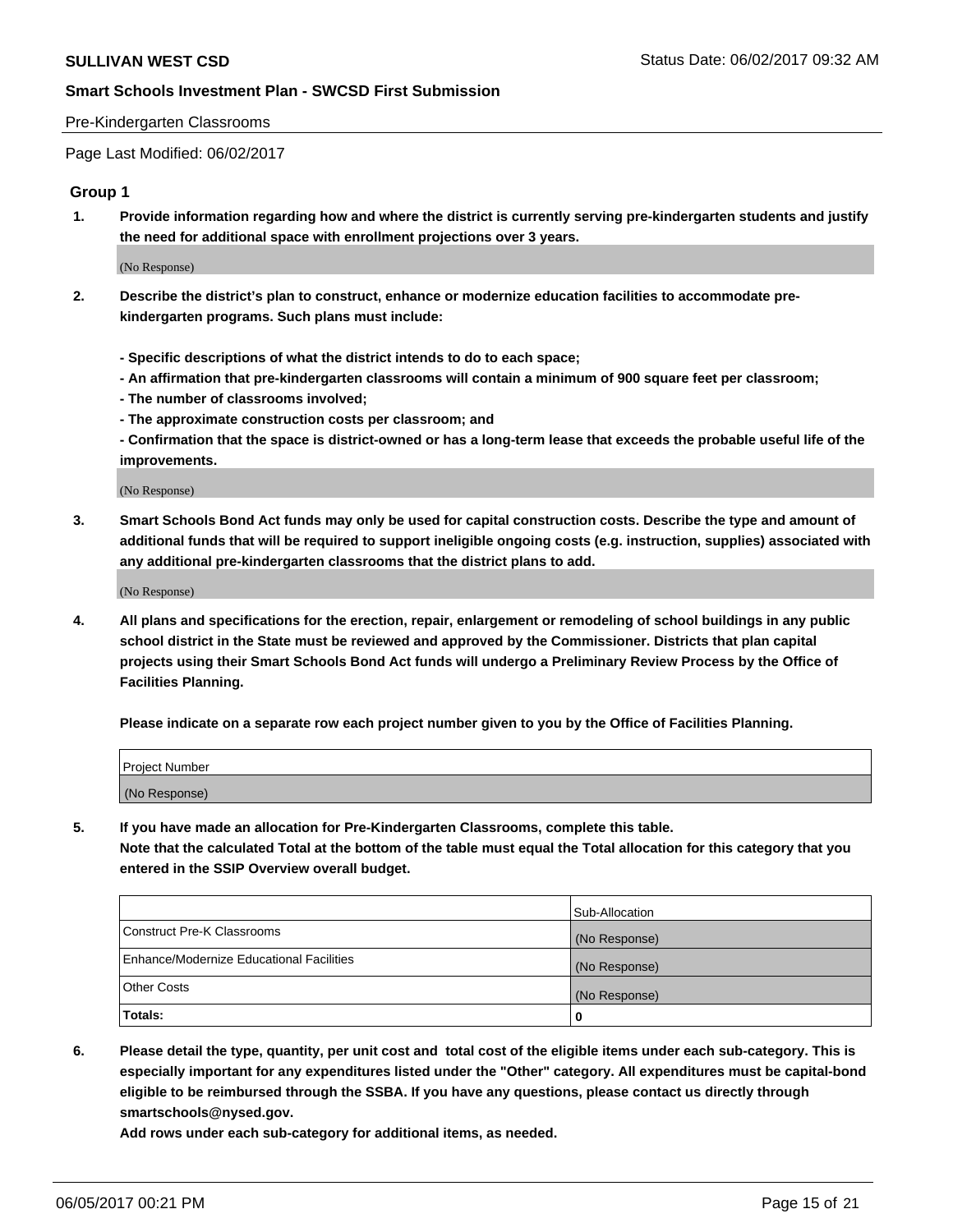## Pre-Kindergarten Classrooms

| Select the allowable expenditure | Item to be purchased | Quantity      | Cost per Item | <b>Total Cost</b> |
|----------------------------------|----------------------|---------------|---------------|-------------------|
| type.                            |                      |               |               |                   |
| Repeat to add another item under |                      |               |               |                   |
| each type.                       |                      |               |               |                   |
| (No Response)                    | (No Response)        | (No Response) | (No Response) | (No Response)     |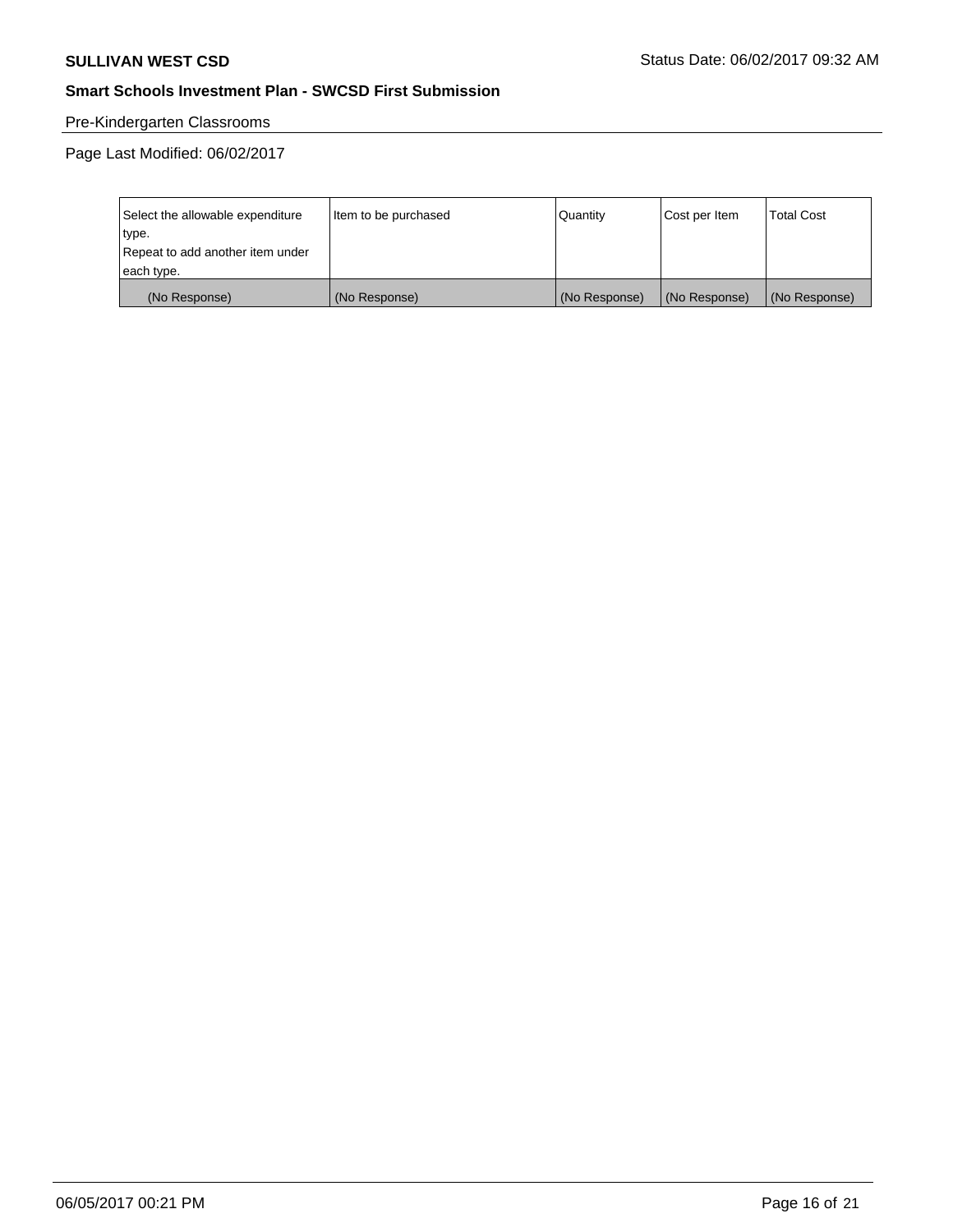Replace Transportable Classrooms

Page Last Modified: 06/02/2017

#### **Group 1**

**1. Describe the district's plan to construct, enhance or modernize education facilities to provide high-quality instructional space by replacing transportable classrooms.**

(No Response)

**2. All plans and specifications for the erection, repair, enlargement or remodeling of school buildings in any public school district in the State must be reviewed and approved by the Commissioner. Districts that plan capital projects using their Smart Schools Bond Act funds will undergo a Preliminary Review Process by the Office of Facilities Planning.**

**Please indicate on a separate row each project number given to you by the Office of Facilities Planning.**

| Project Number |  |
|----------------|--|
| (No Response)  |  |

**3. For large projects that seek to blend Smart Schools Bond Act dollars with other funds, please note that Smart Schools Bond Act funds can be allocated on a pro rata basis depending on the number of new classrooms built that directly replace transportable classroom units.**

**If a district seeks to blend Smart Schools Bond Act dollars with other funds describe below what other funds are being used and what portion of the money will be Smart Schools Bond Act funds.**

(No Response)

**4. If you have made an allocation for Replace Transportable Classrooms, complete this table. Note that the calculated Total at the bottom of the table must equal the Total allocation for this category that you entered in the SSIP Overview overall budget.**

|                                                | Sub-Allocation |
|------------------------------------------------|----------------|
| Construct New Instructional Space              | (No Response)  |
| Enhance/Modernize Existing Instructional Space | (No Response)  |
| Other Costs                                    | (No Response)  |
| Totals:                                        | $\Omega$       |

**5. Please detail the type, quantity, per unit cost and total cost of the eligible items under each sub-category. This is especially important for any expenditures listed under the "Other" category. All expenditures must be capital-bond eligible to be reimbursed through the SSBA. If you have any questions, please contact us directly through smartschools@nysed.gov.**

| Select the allowable expenditure | Item to be purchased | Quantity      | Cost per Item | <b>Total Cost</b> |
|----------------------------------|----------------------|---------------|---------------|-------------------|
| type.                            |                      |               |               |                   |
| Repeat to add another item under |                      |               |               |                   |
| each type.                       |                      |               |               |                   |
| (No Response)                    | (No Response)        | (No Response) | (No Response) | (No Response)     |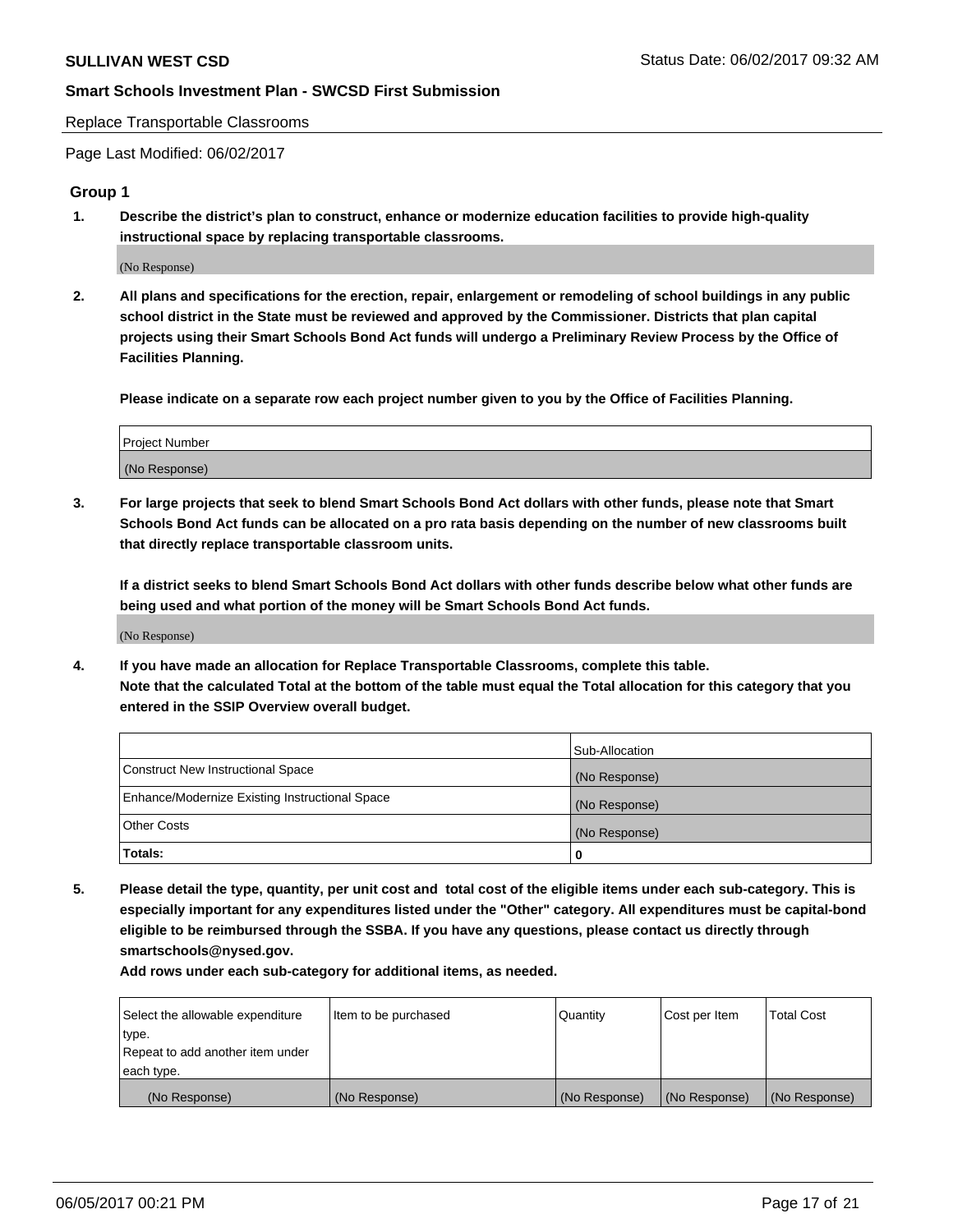#### High-Tech Security Features

Page Last Modified: 06/02/2017

### **Group 1**

**1. Describe how you intend to use Smart Schools Bond Act funds to install high-tech security features in school buildings and on school campuses.**

(No Response)

**2. All plans and specifications for the erection, repair, enlargement or remodeling of school buildings in any public school district in the State must be reviewed and approved by the Commissioner. Districts that plan capital projects using their Smart Schools Bond Act funds will undergo a Preliminary Review Process by the Office of Facilities Planning.** 

**Please indicate on a separate row each project number given to you by the Office of Facilities Planning.**

| Project Number |  |
|----------------|--|
|                |  |
| (No Response)  |  |

- **3. Was your project deemed eligible for streamlined Review?**
	- Yes  $\hfill \square$  No
- **4. Include the name and license number of the architect or engineer of record.**

| Name          | License Number |
|---------------|----------------|
| (No Response) | (No Response)  |

**5. If you have made an allocation for High-Tech Security Features, complete this table. Note that the calculated Total at the bottom of the table must equal the Total allocation for this category that you entered in the SSIP Overview overall budget.**

|                                                      | Sub-Allocation |
|------------------------------------------------------|----------------|
| Capital-Intensive Security Project (Standard Review) | (No Response)  |
| Electronic Security System                           | (No Response)  |
| <b>Entry Control System</b>                          | (No Response)  |
| Approved Door Hardening Project                      | (No Response)  |
| <b>Other Costs</b>                                   | (No Response)  |
| Totals:                                              | 0              |

**6. Please detail the type, quantity, per unit cost and total cost of the eligible items under each sub-category. This is especially important for any expenditures listed under the "Other" category. All expenditures must be capital-bond eligible to be reimbursed through the SSBA. If you have any questions, please contact us directly through smartschools@nysed.gov.**

| Select the allowable expenditure | Item to be purchased | Quantity      | Cost per Item | <b>Total Cost</b> |
|----------------------------------|----------------------|---------------|---------------|-------------------|
| type.                            |                      |               |               |                   |
| Repeat to add another item under |                      |               |               |                   |
| each type.                       |                      |               |               |                   |
| (No Response)                    | (No Response)        | (No Response) | (No Response) | (No Response)     |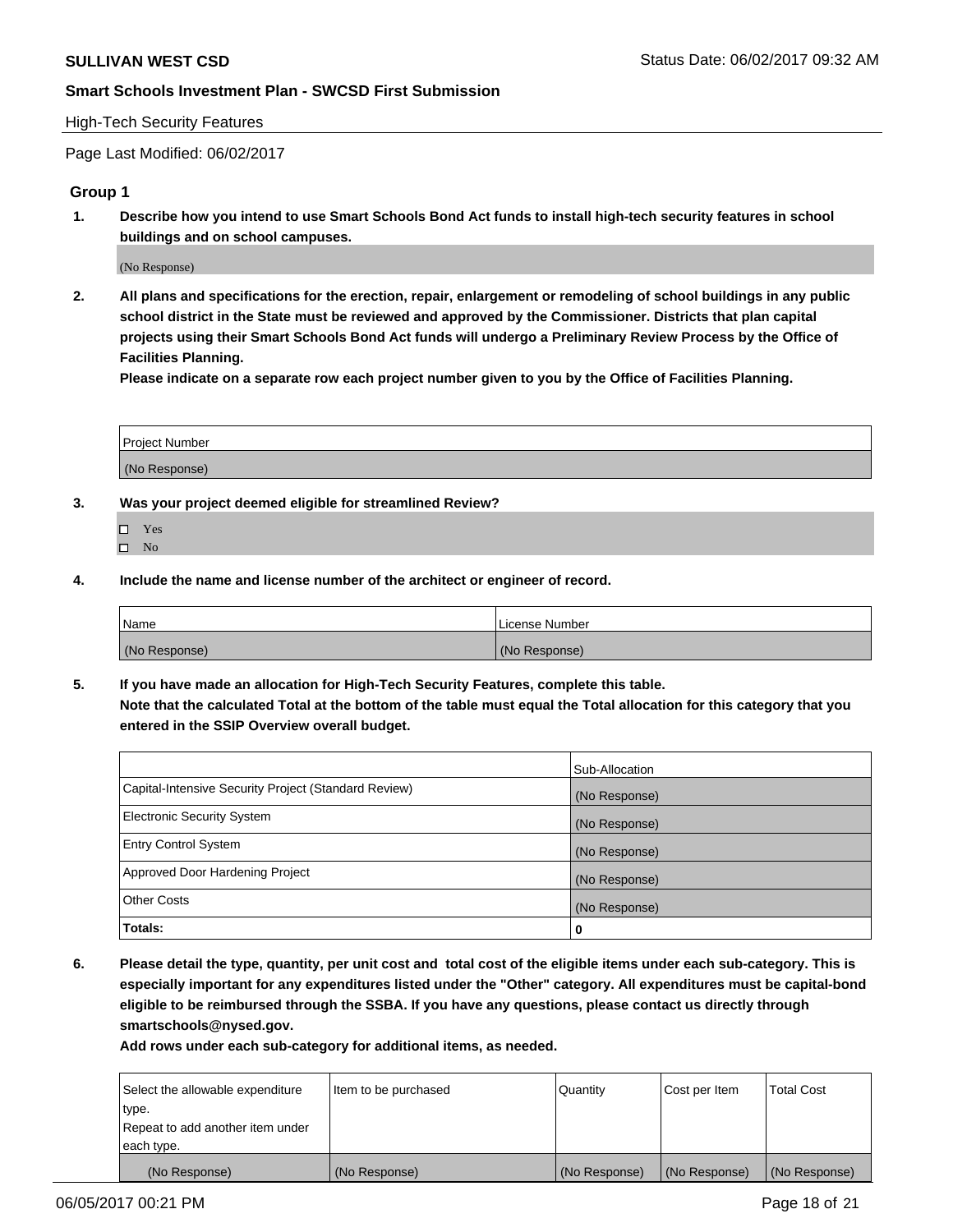High-Tech Security Features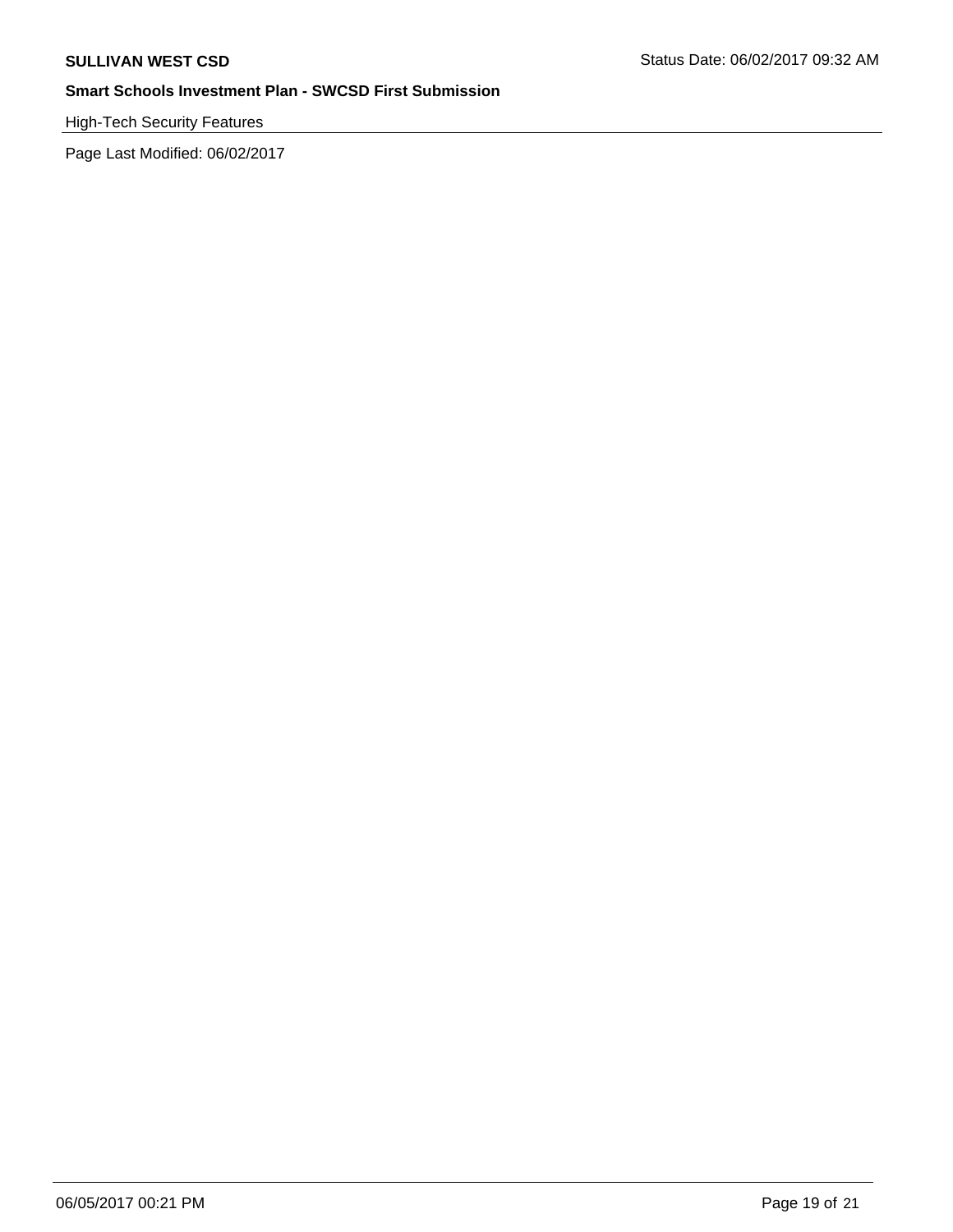Report